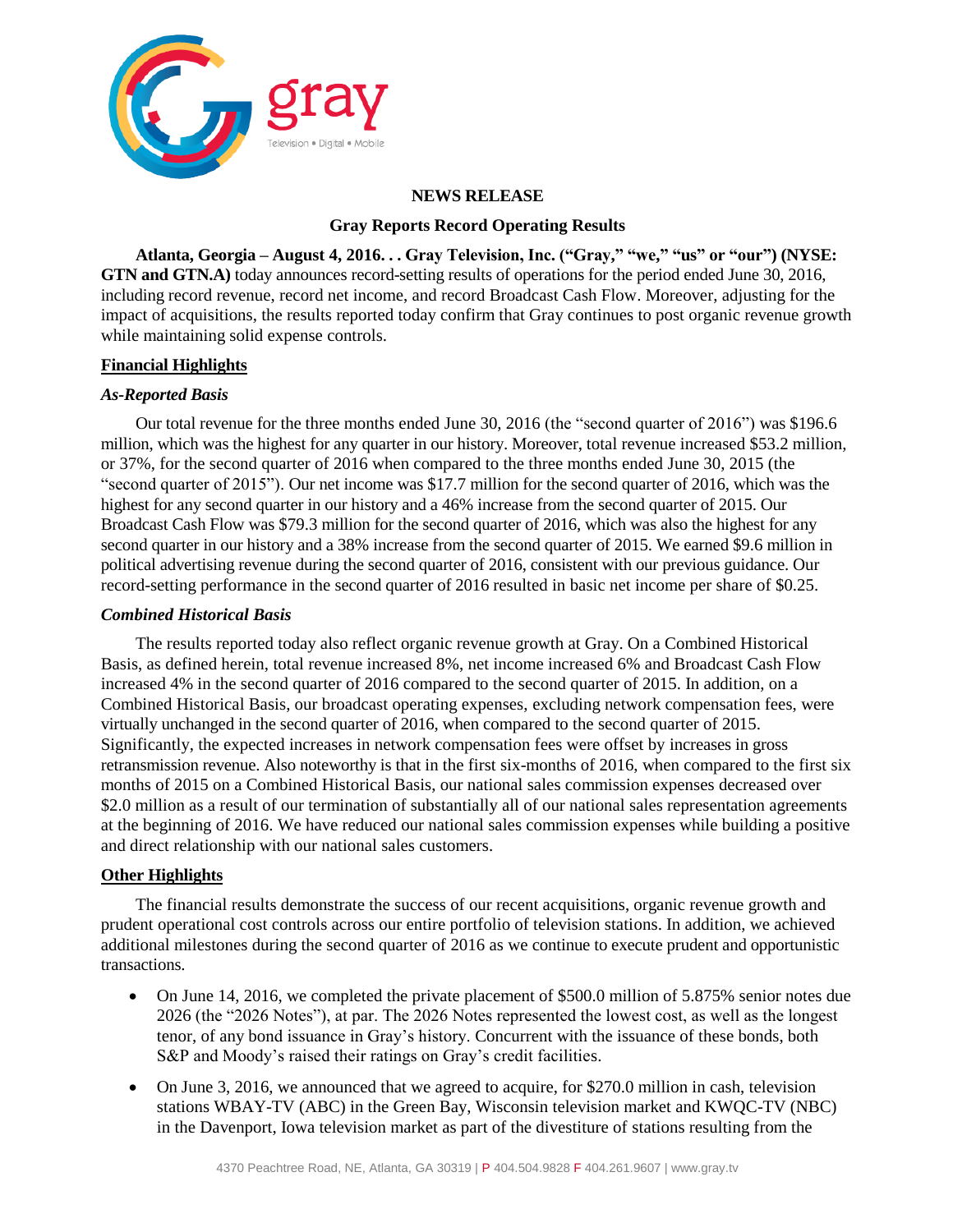pending merger of Nexstar Broadcasting Group, Inc. ("Nexstar") and Media General, Inc. We anticipate that this transaction will be completed late in 2016.

- On June 1, 2016, we made an initial payment of \$16.5 million and acquired the non-license assets of television stations WDTV-TV (CBS) and WVFX-TV (FOX/CW), a legal duopoly in the Clarksburg-Weston, West Virginia television market (the "Clarksburg Acquisition"). Also, on June 1, 2016 we began to operate the stations, subject to the control of the stations' current licensees, under a local programming and marketing agreement (or "LMA"). We anticipate that this acquisition will be completed late in 2016.
- On April 14, 2016, we made a \$3.0 million strategic equity investment in Syncbak, a technology company that replicates over-the-air broadcasts for delivery over-the-top of the Internet.
- On June 27, 2016, we closed the previously announced acquisition of KYES-TV (MY, Ant.) in the Anchorage, Alaska television market (the "KYES-TV Acquisition"), for \$0.5 million.

In connection with our various acquisition transactions, we incurred professional fees of approximately \$0.5 million and \$7.2 million in the second quarter of 2016 and the six-months ended June 30, 2016, respectively; and \$0.3 million and \$0.7 million in the second quarter of 2015 and the six-months ended June 30, 2015, respectively. These expenses are included in our corporate and administrative operating expenses.

As of June 30, 2016, our Total Leverage Ratio, Net of All Cash, as defined herein, was 5.25 times on a trailing eight-quarter basis, netting all \$176.3 million of cash on our balance sheet against our debt balance. We maintain our previously issued guidance regarding our 2016 year-end net leverage ratio.

#### **Effects of Acquisitions and Divestitures on Our Results of Operations**

From October 31, 2013 through June 30, 2016, we completed 19 acquisition transactions and three divestiture transactions. These transactions added a net total of 43 television stations in 25 television markets to our operations, including 20 new television markets. During February 2016, we completed the acquisition of several television and radio stations from Schurz Communications, Inc. ("Schurz"); divested the assets of the Schurz radio stations; exchanged KAKE-TV for WBXX-TV and cash; and exchanged WSBT-TV for WLUC-TV (collectively the "Schurz Acquisition and Related Transactions"). During June 2016, we entered into the Clarksburg Acquisition and completed the KYES-TV Acquisition. The transactions completed during the six-months ended June 30, 2016 added the following 13 television stations to our operations:

| <b>Station</b>                 | <b>Primary Network Affiliation</b> | <b>Market</b>          |
|--------------------------------|------------------------------------|------------------------|
| <b>WBXX-TV</b>                 | CW                                 | Knoxville, TN          |
| $KWCH-TV^{(1)}$                | <b>CBS</b>                         | Wichita-Hutchinson, KS |
| <b>WDBJ-TV</b>                 | <b>CBS</b>                         | Roanoke, VA            |
| KYTV-DT, KCZ, KSPR-TV $^{(2)}$ | NBC, CW, ABC                       | Springfield, MO        |
| <b>WAGT-TV</b>                 | NBC                                | Augusta, GA            |
| KTUU-TV, KYES-TV               | NBC, MY                            | Anchorage, AK          |
| WDTV-TV(3), WVFX-TV(3)         | CBS, FOX                           | Clarksburg-Weston, WV  |
| $KOTA-TV^{(4)}$                | ABC                                | Rapid City, SD         |
| <b>WLUC-TV</b>                 | NBC/FOX                            | Marquette, MI          |

(1) The acquired station includes three satellite stations re-broadcasting the programming associated with the primary (CBS) network affiliation.

(2) Gray provides certain non-sales, back-office services to KSPR-TV. KSPR is owned by Schurz.

(3) On June 1, 2016, we acquired the non-license assets of the television station and entered into an LMA, under which we operate the station, subject to the control of the licensees. Our ultimate acquisition of the station's Federal Communications Commission license and license related assets is pending regulatory and other approvals.

(4) We have acquired the indicated program stream in this market and are broadcasting this program stream on our previously existing station in this market, which has changed its call letters to KOTA-TV (ABC), as well as two satellite stations that we also acquired in the Schurz Acquisition and Related Transactions.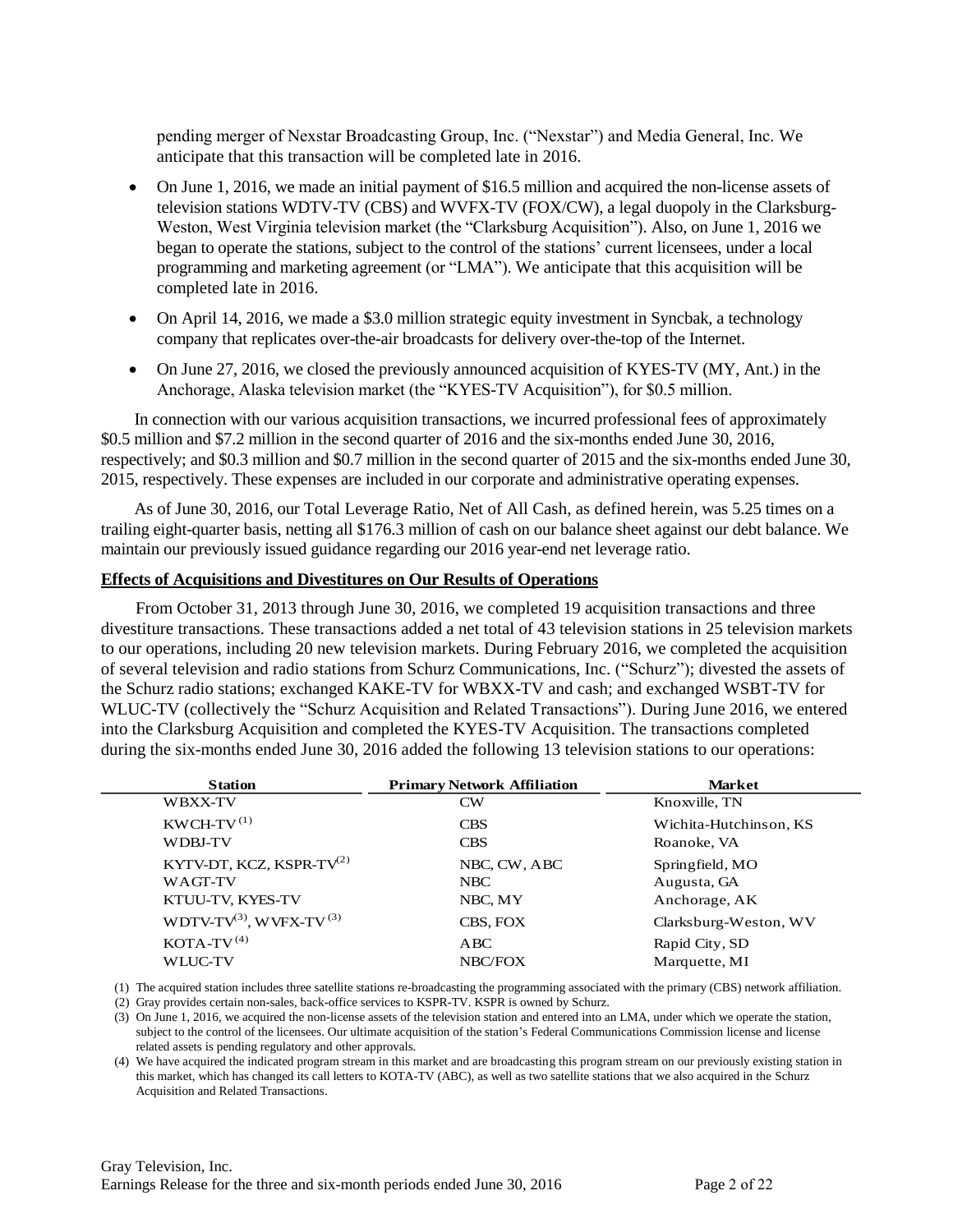We refer to the stations acquired and retained and to those we operate under an LMA entered into in 2016 as the "2016 Acquired Stations." During 2015, we completed six acquisitions, which collectively added seven television stations in six markets (four new markets) to our operations at various times during that year, and we refer to the stations acquired in those acquisitions as the "2015 Acquired Stations." During 2014, we completed seven acquisitions, which collectively added 22 television stations in 12 markets (10 new markets) to our operations at various times during that year, and we refer to the stations acquired in those acquisitions as the "2014 Acquired Stations." Unless the context of the following discussions requires otherwise, we refer to the 2016 Acquired Stations, the 2015 Acquired Stations and the 2014 Acquired Stations, collectively, as the "Acquired Stations."

Due to the significant effect that our acquisitions and divestitures have had on our results of operations, and in order to provide more meaningful period over period comparisons, we also present herein certain financial information on a "Combined Historical Basis." Unless otherwise defined, Combined Historical Basis reflects financial results that have been compiled by adding Gray's historical revenue and broadcast expenses to the historical revenue and broadcast expenses of the Acquired Stations and removing the historical revenues and historical broadcast expenses of divested stations as if they had been acquired or divested, respectively, on January 1, 2014 (the beginning of the earliest period presented). In addition, our Combined Historical Basis non-GAAP terms "Broadcast Cash Flow," "Broadcast Cash Flow Less Cash Corporate Expenses," "Operating Cash Flow as Defined in our Senior Credit Agreement" and "Free Cash Flow" give effect to the financings related to the acquisition of the Acquired Stations, as if these financings occurred on January 1, 2014, and certain anticipated net expense savings resulting from the completed acquisitions. Free Cash Flow presented on a Combined Historical Basis also includes adjustments to the purchase of property and equipment and income taxes paid, net of refunds as if the acquisition of the Acquired Stations occurred on January 1, 2014. Combined Historical Basis financial information for acquisitions does not reflect all purchase accounting and other adjustments required for Regulation S-X pro forma financial statements.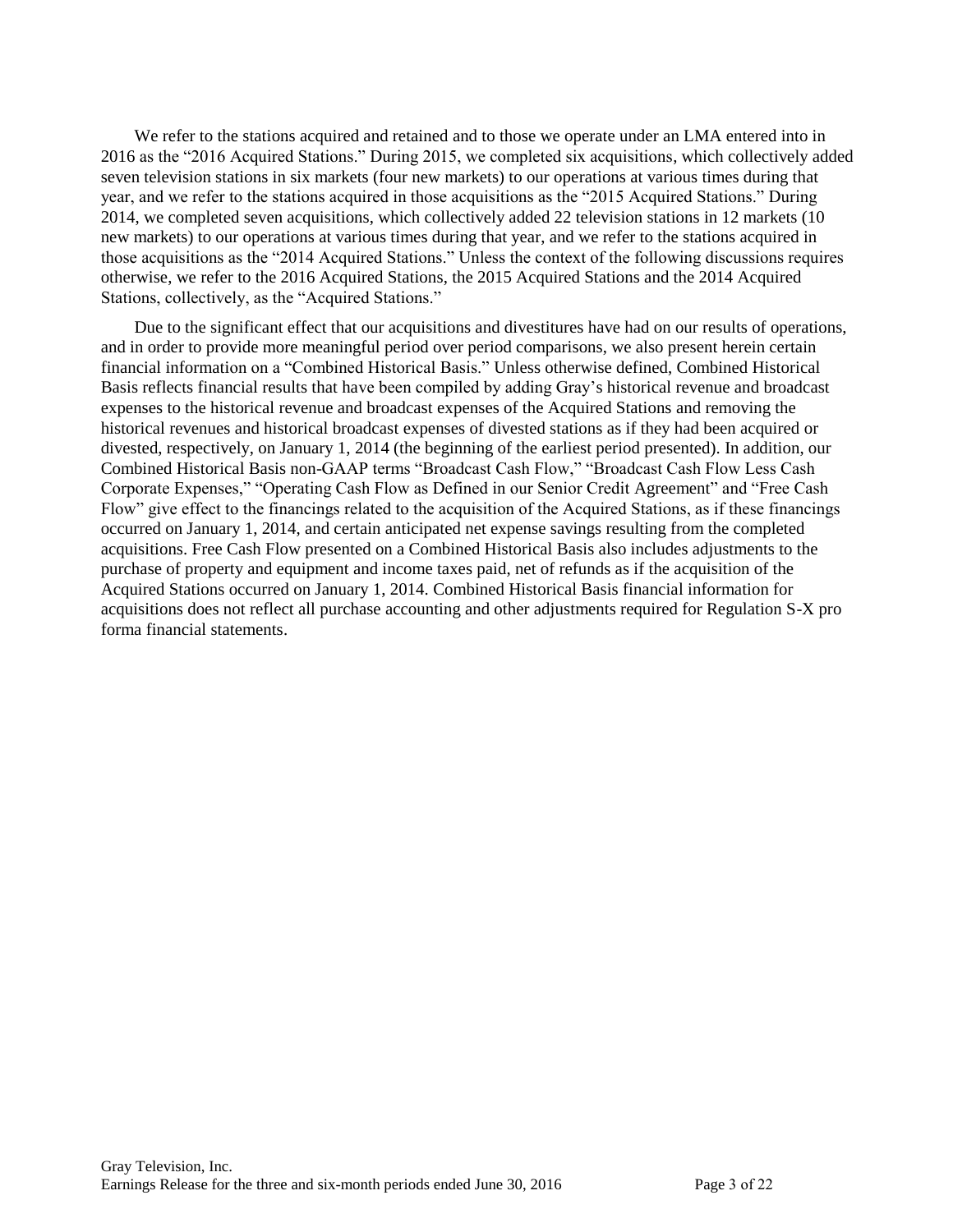#### **Selected Operating Data on As-Reported Basis**

|                                                               | Three-Months Ended June 30,                   |         |    |         |                     |    |         |                     |  |  |
|---------------------------------------------------------------|-----------------------------------------------|---------|----|---------|---------------------|----|---------|---------------------|--|--|
|                                                               |                                               |         |    |         | % Change<br>2016 to |    |         | % Change<br>2016 to |  |  |
|                                                               |                                               | 2016    |    | 2015    | 2015                |    | 2014    | 2014                |  |  |
|                                                               | (dollars in thousands, except per share data) |         |    |         |                     |    |         |                     |  |  |
| Revenue (less agency commissions):                            |                                               |         |    |         |                     |    |         |                     |  |  |
| Total                                                         | \$                                            | 196,633 | \$ | 143,464 | 37 %                | \$ | 107,249 | 83 %                |  |  |
| Political                                                     | \$                                            | 9,649   | \$ | 2,197   | 339 %               | \$ | 8,616   | 12 %                |  |  |
| Operating expenses (1):                                       |                                               |         |    |         |                     |    |         |                     |  |  |
| <b>Broadcast</b>                                              | \$                                            | 117,335 | \$ | 86,445  | 36 %                | \$ | 66,002  | 78 %                |  |  |
| Corporate and administrative                                  | \$                                            | 8,524   | \$ | 6,444   | 32 %                | \$ | 9,848   | (13)%               |  |  |
| Net income                                                    | \$                                            | 17,662  | \$ | 12,110  | 46 %                | \$ | 1,591   | 1010 %              |  |  |
| Non-GAAP cash flow $(2)$ :                                    |                                               |         |    |         |                     |    |         |                     |  |  |
| <b>Broadcast Cash Flow</b><br><b>Broadcast Cash Flow Less</b> | \$                                            | 79,267  | \$ | 57,244  | 38 %                | \$ | 40,530  | 96 %                |  |  |
| <b>Cash Corporate Expenses</b>                                | \$                                            | 71,713  | \$ | 51,591  | 39 %                | \$ | 31,408  | 128 %               |  |  |
| Free Cash Flow (3)                                            | \$                                            | 25,928  | \$ | 27,388  | (5)%                | \$ | 8,881   | 192 %               |  |  |
|                                                               |                                               |         |    |         |                     |    |         |                     |  |  |

| Six-Months Ended June 30, |    |                                                                                  |                       |     |         |                                               |  |  |
|---------------------------|----|----------------------------------------------------------------------------------|-----------------------|-----|---------|-----------------------------------------------|--|--|
|                           |    |                                                                                  | % Change<br>$2016$ to |     |         | % Change<br>2016 to                           |  |  |
| 2016                      |    | 2015                                                                             | 2015                  |     | 2014    | 2014                                          |  |  |
|                           |    |                                                                                  |                       |     |         |                                               |  |  |
|                           |    |                                                                                  |                       |     |         |                                               |  |  |
|                           | \$ | 276,767                                                                          | 34 %                  | \$  | 198,546 | 87 %                                          |  |  |
|                           | \$ | 3,356                                                                            | 475 %                 | S.  | 11,408  | 69 %                                          |  |  |
|                           |    |                                                                                  |                       |     |         |                                               |  |  |
|                           | S  | 173,292                                                                          | 30 %                  | \$. | 126,386 | 79 %                                          |  |  |
|                           | \$ | 13,291                                                                           | 82 %                  | \$. | 16,347  | 48 %                                          |  |  |
|                           | \$ | 17,705                                                                           | 51 %                  | \$  | 2,868   | 829 %                                         |  |  |
|                           |    |                                                                                  |                       |     |         |                                               |  |  |
|                           | \$ | 103,968                                                                          | 40 %                  | \$  | 71,149  | 104 %                                         |  |  |
|                           |    |                                                                                  |                       |     |         |                                               |  |  |
|                           | \$ | 92,218                                                                           | 33 %                  | \$  | 56,881  | 116 %                                         |  |  |
|                           | \$ | 49,379                                                                           | 2 %                   | \$. | 16,334  | 207 %                                         |  |  |
|                           |    | 370,356<br>19,304<br>225,903<br>24,202<br>26,652<br>145,164<br>122,900<br>50,144 |                       |     |         | (dollars in thousands, except per share data) |  |  |

(1) Excludes depreciation, amortization, and loss on disposal of assets.

(2) See definition of non-GAAP terms and reconciliation of the non-GAAP amounts to net income included elsewhere herein.

(3) 2016 periods reflect increase in cash tax payments due to anticipated use of remaining net operating loss carry-forwards in 2016. See further discussion of cash tax payments on pages 8, 11 and 15 herein.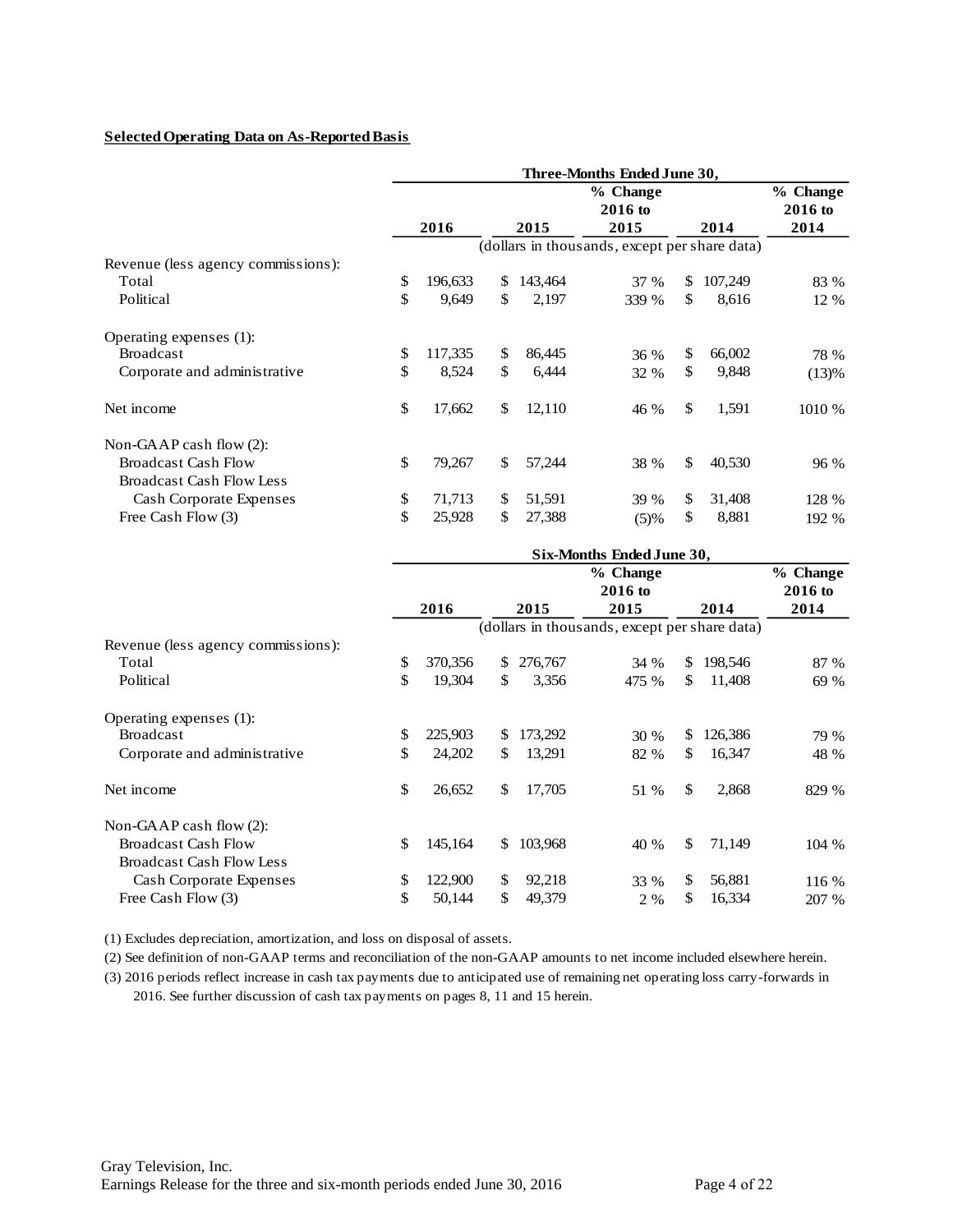#### **Selected Operating Data on Combined Historical Basis**

|                                    | Three-Months Ended June 30, |         |    |         |                                               |     |         |           |  |  |
|------------------------------------|-----------------------------|---------|----|---------|-----------------------------------------------|-----|---------|-----------|--|--|
|                                    |                             |         |    |         | % Change                                      |     |         | % Change  |  |  |
|                                    |                             |         |    |         | 2016 to                                       |     |         | $2016$ to |  |  |
|                                    |                             | 2016    |    | 2015    | 2015                                          |     | 2014    | 2014      |  |  |
|                                    |                             |         |    |         | (dollars in thousands, except per share data) |     |         |           |  |  |
| Revenue (less agency commissions): |                             |         |    |         |                                               |     |         |           |  |  |
| Total                              | \$                          | 198,031 | \$ | 182,874 | 8 %                                           | \$. | 172,384 | 15 %      |  |  |
| Political                          | \$                          | 10,064  | \$ | 2,572   | 291 %                                         | \$  | 14,688  | (31)%     |  |  |
| Operating expenses (1):            |                             |         |    |         |                                               |     |         |           |  |  |
| <b>Broadcast</b>                   | \$                          | 118,203 | \$ | 112,591 | 5 %                                           | \$  | 103,687 | 14 %      |  |  |
| Corporate and administrative       | \$                          | 8,524   | \$ | 6,444   | 32 %                                          | \$  | 9,848   | (13)%     |  |  |
| Net income                         | \$                          | 18,108  | \$ | 17,065  | 6 %                                           | \$  | 18,003  | $1\%$     |  |  |
| Non-GAAP cash flow $(2)$ :         |                             |         |    |         |                                               |     |         |           |  |  |
| <b>Broadcast Cash Flow</b>         | \$                          | 80,046  | \$ | 77,031  | 4 %                                           | \$  | 76,018  | 5 %       |  |  |
| <b>Broadcast Cash Flow Less</b>    |                             |         |    |         |                                               |     |         |           |  |  |
| Cash Corporate Expenses            | \$                          | 72,490  | \$ | 71,378  | 2 %                                           | \$  | 66,896  | 8 %       |  |  |
| Operating Cash Flow as defined in  |                             |         |    |         |                                               |     |         |           |  |  |
| the Senior Credit Facility         | \$                          | 71,927  | \$ | 71,734  | $0\%$                                         | \$  | 71,855  | $0\%$     |  |  |
| Free Cash Flow (3)                 | \$                          | 28,280  | \$ | 41,340  | (32)%                                         | \$  | 40,904  | (31)%     |  |  |

|                                    | Six-Months Ended June 30, |         |     |         |                                               |                       |         |       |  |
|------------------------------------|---------------------------|---------|-----|---------|-----------------------------------------------|-----------------------|---------|-------|--|
|                                    |                           |         |     |         |                                               | % Change<br>$2016$ to |         |       |  |
|                                    |                           | 2016    |     | 2015    | 2015                                          |                       | 2014    | 2014  |  |
|                                    |                           |         |     |         | (dollars in thousands, except per share data) |                       |         |       |  |
| Revenue (less agency commissions): |                           |         |     |         |                                               |                       |         |       |  |
| Total                              | \$                        | 387,097 | \$  | 351,972 | 10 %                                          | \$                    | 325,612 | 19 %  |  |
| Political                          | \$                        | 19,971  | \$  | 3,810   | 424 %                                         | S                     | 19,570  | 2 %   |  |
| Operating expenses (1):            |                           |         |     |         |                                               |                       |         |       |  |
| <b>Broadcast</b>                   | \$                        | 240,416 | S.  | 225,101 | $7\%$                                         | \$.                   | 203,891 | 18 %  |  |
| Corporate and administrative       | \$                        | 24,202  | \$  | 13,291  | 82 %                                          | S                     | 16,347  | 48 %  |  |
| Net income                         | \$                        | 24,922  | \$  | 24,159  | 3 %                                           | \$                    | 29,030  | (14)% |  |
| Non-GAAP cash flow $(2)$ :         |                           |         |     |         |                                               |                       |         |       |  |
| <b>Broadcast Cash Flow</b>         | \$                        | 150,140 | \$. | 140,367 | $7\%$                                         | \$.                   | 133,871 | 12 %  |  |
| <b>Broadcast Cash Flow Less</b>    |                           |         |     |         |                                               |                       |         |       |  |
| Cash Corporate Expenses            | \$                        | 127,876 | \$. | 128,617 | (1)%                                          | \$.                   | 119,603 | 7 %   |  |
| Operating Cash Flow as defined in  |                           |         |     |         |                                               |                       |         |       |  |
| the Senior Credit Facility         | \$                        | 133,568 | \$  | 131,374 | 2 %                                           | S                     | 125,173 | 7 %   |  |
| Free Cash Flow (3)                 | \$                        | 60,006  | \$  | 70,746  | (15)%                                         | S                     | 61,488  | (2)%  |  |

(1) Excludes depreciation, amortization, and loss on disposal of assets.

(2) See definition of non-GAAP terms and reconciliation of the non-GAAP amounts to net income included elsewhere herein.

(3) 2016 periods reflect increase in cash tax payments due to anticipated use of remaining net operating loss carry-forwards in 2016. See further discussion of cash tax payments on pages 8, 11 and 15 herein.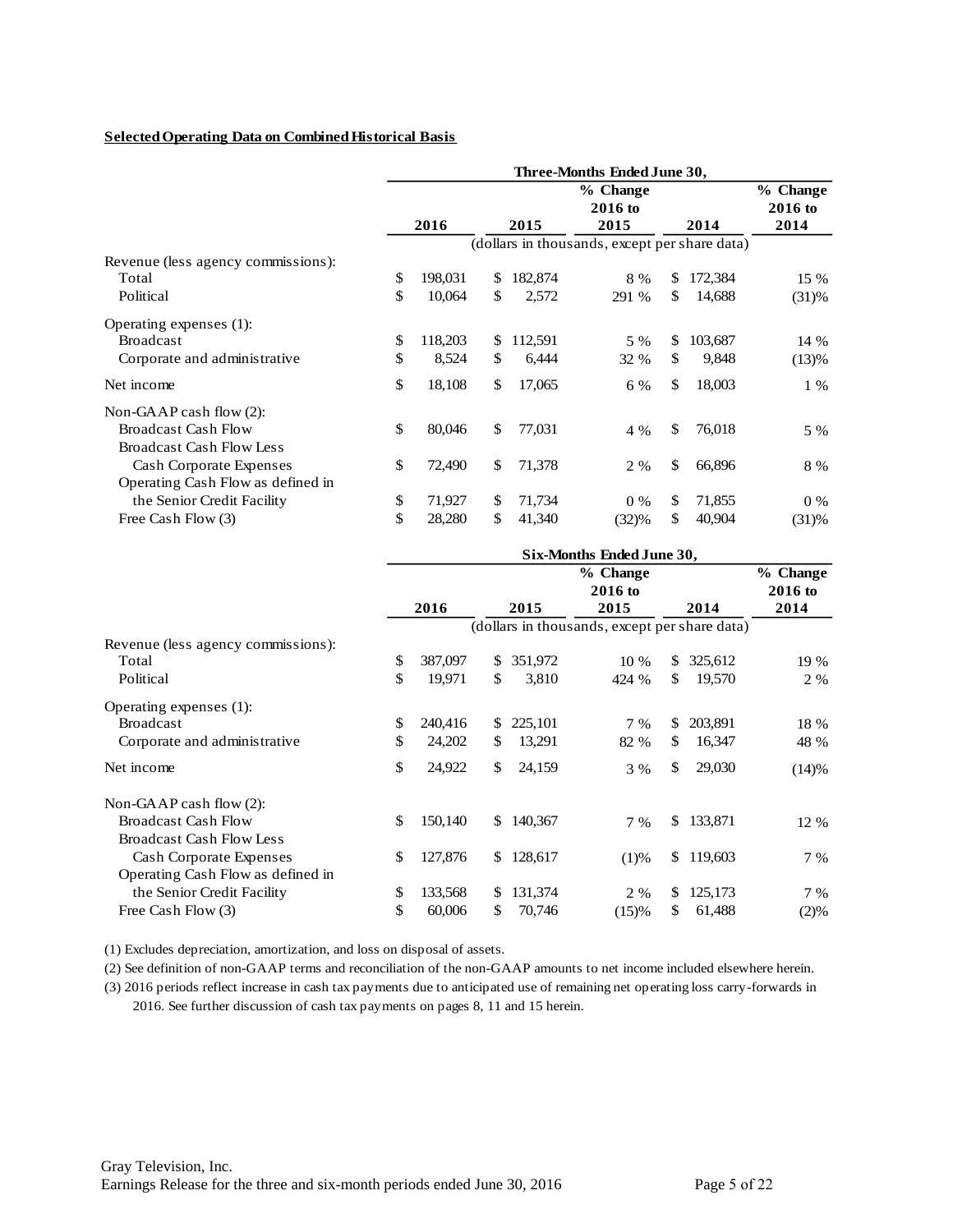#### *Reclassification of Revenue*

Through 2015, we reported our local television advertising revenues and our internet/digital/mobile advertising revenues separately. Beginning in 2016, we report a single line item identified as "Local (including internet/digital/mobile)" that combines both our local television advertising revenues and our internet/digital/mobile advertising revenues. Because this revenue originates within each local market in which we operate and is sold by each local sales force, we believe this classification is more consistent and more representative of our operating focus, to maximize all aspects of local revenue. All prior periods presented herein have been reclassified to reflect our current presentation.

#### **Results of Operations for the Second Quarter of 2016**

#### *Revenue (less agency commissions) on As-Reported Basis*

The table below presents our revenue (less agency commissions), or revenue, by type for the second quarter of 2016 and 2015 (dollars in thousands):

|                                           | Three Months Ended June 30, |         |                |        |         |                |  |  |  |  |
|-------------------------------------------|-----------------------------|---------|----------------|--------|---------|----------------|--|--|--|--|
|                                           |                             | 2016    |                |        | 2015    |                |  |  |  |  |
|                                           |                             |         | <b>Percent</b> |        |         | <b>Percent</b> |  |  |  |  |
|                                           |                             | Amount  | of Total       | Amount |         | of Total       |  |  |  |  |
| Revenue (less agency commissions):        |                             |         |                |        |         |                |  |  |  |  |
| Local (including internet/digital/mobile) | \$                          | 104,727 | 53.3%          | \$.    | 83.091  | 57.9%          |  |  |  |  |
| National                                  |                             | 26,070  | 13.3%          |        | 18,949  | 13.2%          |  |  |  |  |
| Political                                 |                             | 9.649   | 4.9%           |        | 2.197   | 1.5%           |  |  |  |  |
| Retransmission consent                    |                             | 50,549  | 25.7%          |        | 36,909  | 25.7%          |  |  |  |  |
| Other                                     |                             | 5,638   | 2.8%           |        | 2.318   | 1.7%           |  |  |  |  |
| Total                                     | S                           | 196,633 | 100.0%         | \$.    | 143.464 | 100.0%         |  |  |  |  |

Total revenue increased \$53.2 million, or 37%, to \$196.6 million for the second quarter of 2016 compared to the second quarter of 2015. Total revenue from the 2016 Acquired Stations and 2015 Acquired Stations, collectively, accounted for approximately \$46.8 million of our total revenue, or 88% of the increase from the second quarter of 2015, with the remaining revenue increases resulting from our stations owned since the start of 2015. The 2015 Acquired Stations did not contribute any revenue during the second quarter of 2015 because all of the 2015 Acquired Stations were acquired after June 30, 2015.

In addition to the total revenue contributed by the 2016 Acquired Stations and the 2015 Acquired Stations, our total revenue increased in the second quarter of 2016, as compared to the second quarter of 2015, primarily due to increases in retransmission revenue, due primarily to increased retransmission consent rates; and increases in political advertising revenue, due to 2016 being the "on-year" of the two-year election cycle.

The principal types of revenue for the second quarter of 2016, compared to the second quarter of 2015, were as follows:

- Local advertising revenue (including internet/digital/mobile) increased \$21.6 million, or 26%, to \$104.7 million;
- National advertising revenue increased \$7.1 million, or 38%, to \$26.1 million;
- Political advertising revenue increased \$7.5 million, or 339%, to \$9.6 million;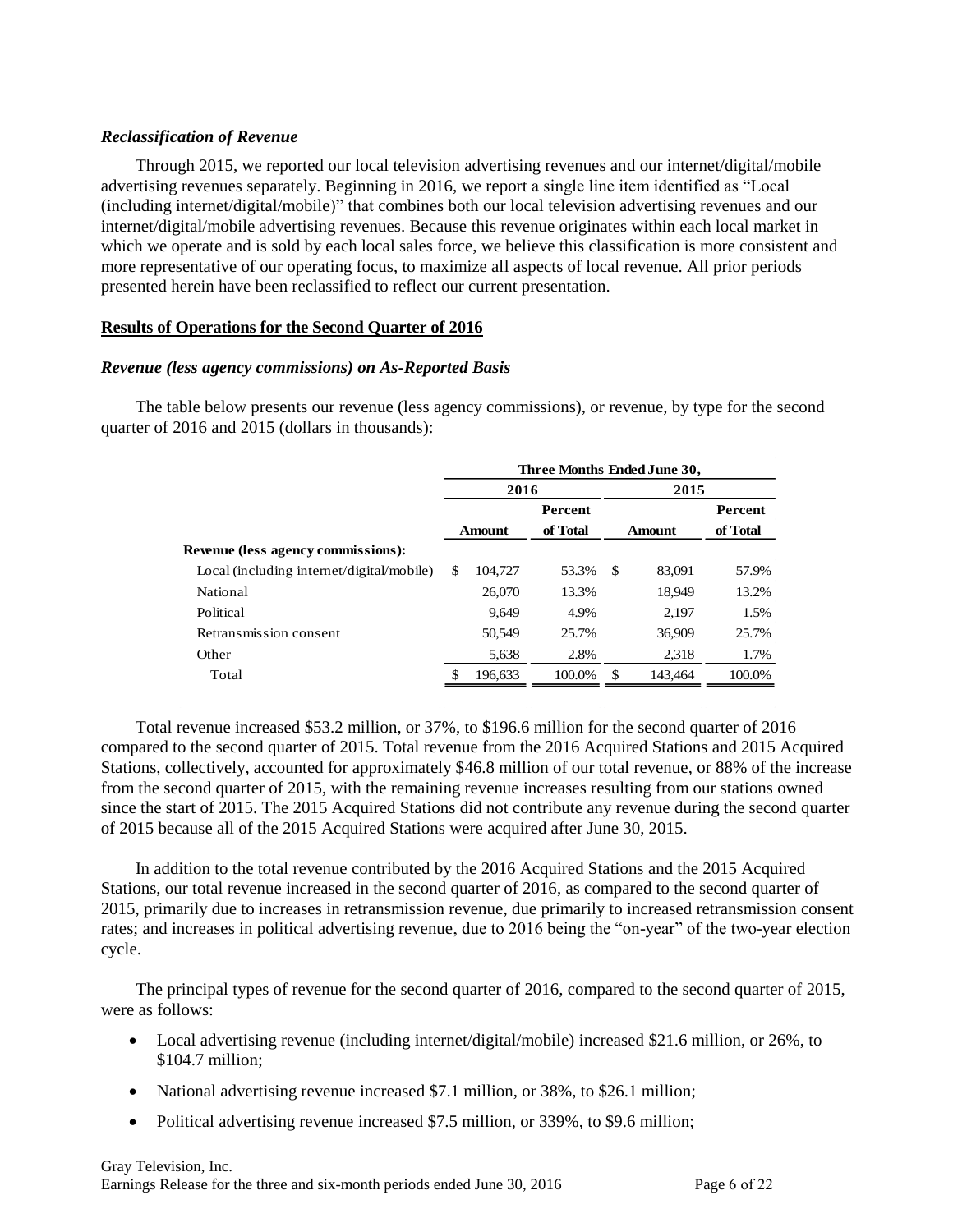- Retransmission consent revenue increased \$13.6 million, or 37%, to \$50.5 million; and
- Other revenue increased \$3.3 million, or 143%, to \$5.6 million.

Within our local and national advertising revenue types, and excluding revenue attributable to the 2016 Acquired Stations and 2015 Acquired Stations, our five largest customer categories experienced the following approximate changes during the second quarter of 2016 compared to the second quarter of 2015:

- Automotive increased 5%;
- Medical decreased 4%;
- Restaurant decreased 4%;
- Furniture and appliances increased 4%; and
- Communications decreased 15%.

# *Revenue on Combined Historical Basis*

On a Combined Historical Basis, total revenue increased \$15.2 million, or 8%, to \$198.0 million in the second quarter of 2016 as compared to the second quarter of 2015. On a Combined Historical Basis, the principal types of revenue for the second quarter of 2016, compared to the second quarter of 2015, were approximately as follows:

- **•** Local advertising revenue (including internet/digital/mobile) was unchanged at \$105.3 million;
- National advertising revenue decreased \$0.8 million, or 3%, to \$26.2 million;
- Political advertising revenue increased \$7.5 million, or 288%, to \$10.1 million;
- **•** Retransmission consent revenue increased \$8.1 million, or 19%, to \$50.8 million; and
- Other revenue increased \$0.5 million, or 9%, to \$5.6 million.

Within our local and national advertising revenue types, and including revenue from the 2016 Acquired Stations and 2015 Acquired Stations, our five largest customer categories experienced the following approximate changes during the second quarter of 2016, compared to the second quarter of 2015:

- Automotive increased 5%;
- Medical decreased 3%:
- Restaurant decreased 1%;
- Furniture and appliances increased 6%; and
- Communications decreased 12%.

# *Broadcast Operating Expenses on As-Reported Basis*

Broadcast operating expenses (before depreciation, amortization and loss on disposal of assets) increased \$30.9 million, or 36%, to \$117.3 million for the second quarter of 2016 compared to the second quarter of 2015. The 2016 Acquired Stations and 2015 Acquired Stations, collectively, accounted for approximately \$28.0 million of our broadcast operating expenses, or 91% of the increase from the second quarter of 2015. The 2015 Acquired Stations had no effect on our broadcast operating expenses for the second quarter of 2015 because all of the 2015 Acquired Stations were acquired after June 30, 2015.

**•** Non-compensation expense increased \$15.2 million in the second quarter of 2016. Non-compensation expenses associated with the 2016 Acquired Stations and 2015 Acquired Stations totaled \$12.4 million in the second quarter of 2016. Other network program fees increased \$2.7 million reflecting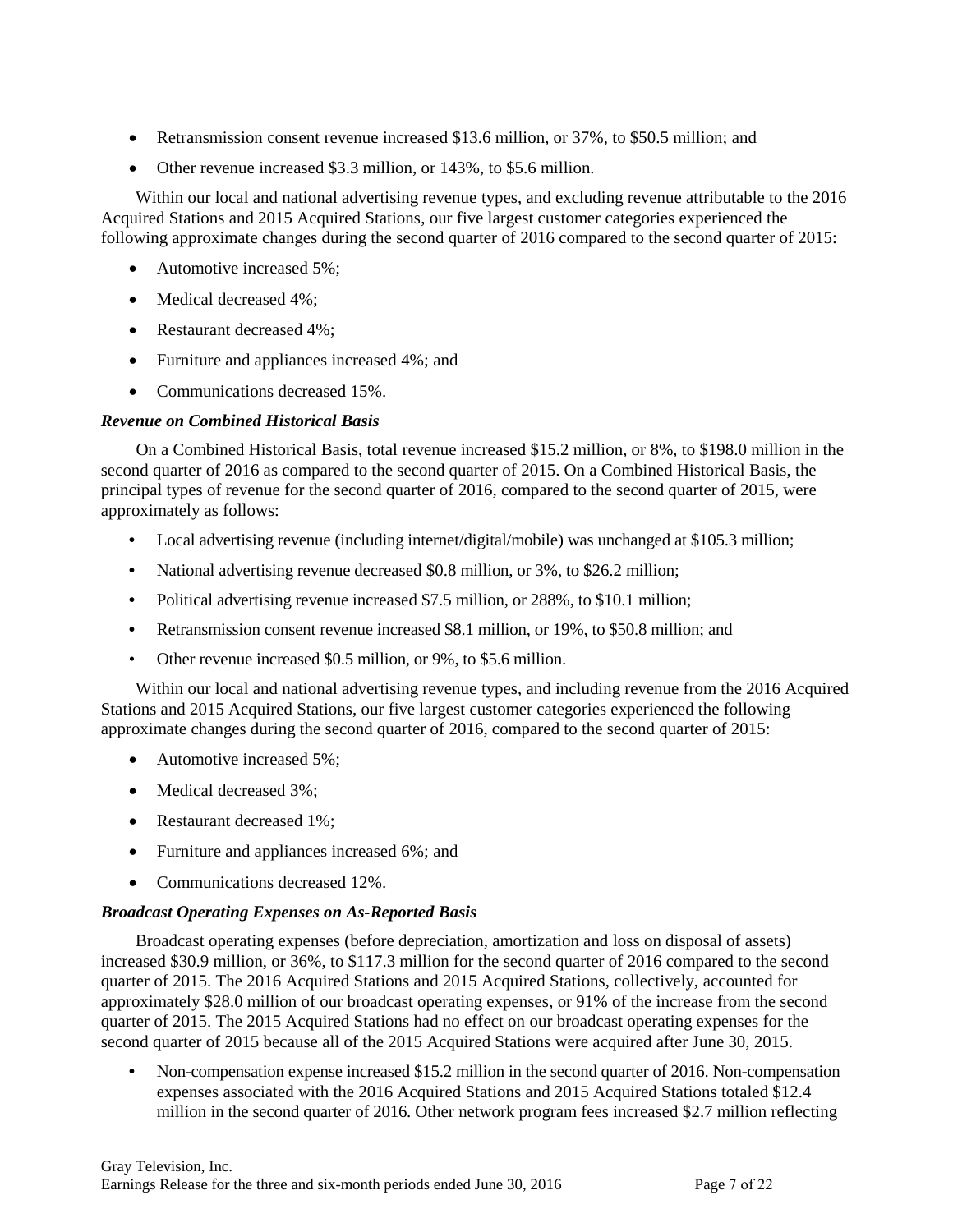increased fees payable to networks under our affiliation agreements. National sales commissions decreased \$0.8 million in the second quarter of 2016 primarily as a result of the termination of substantially all of our national sales representation agreements at the beginning of 2016.

• Compensation expense increased \$15.7 million in the second quarter of 2016 as a result of compensation expenses attributable to the 2016 Acquired Stations and 2015 Acquired Stations. Noncash share based compensation expenses were \$0.3 million in the second quarter of 2016 compared to \$0.2 million in the second quarter of 2015.

#### *Broadcast Operating Expenses on Combined Historical Basis*

On a Combined Historical Basis, broadcast operating expenses (before depreciation, amortization and loss on disposal of assets) increased \$5.6 million, or 5%, to \$118.2 million in the second quarter of 2016 as compared to the second quarter of 2015. The increase reflects, in part, the following:

- Non-compensation expense increased primarily as a result of network program fees that increased \$5.4 million consistent with the growth of retransmission consent revenue.
- Non-compensation expense increases were offset, in-part, by a \$1.2 million decrease in national sales commissions in the second quarter of 2016 resulting from our termination of substantially all of our national sales representation agreements in the first quarter of 2016.
- Compensation expense increased by approximately \$1.5 million in the second quarter of 2016 compared to the second quarter of 2015. Non-cash share based compensation expenses were \$0.3 million in the second quarter of 2016 compared to \$0.2 million in the second quarter of 2015.

#### *Corporate and Administrative Operating Expenses on As-Reported Basis*

Corporate and administrative expenses (before depreciation, amortization and loss on disposal of assets) increased \$2.1 million, or 32%, to \$8.5 million in the second quarter of 2016 as compared to the second quarter of 2015. The increase reflects, in part, the following:

- Non-compensation expense increased \$1.6 million in the second quarter of 2016 primarily due to \$2.3 million of professional fees related, in-part, to the acquisition of the 2016 Acquired Stations, compared to \$1.2 million of professional fees incurred in the second quarter of 2015 related, in-part, to the acquisition of the 2015 Acquired Stations.
- Compensation expense increased \$0.5 million primarily due to increases in incentive compensation and travel costs which were offset, in part, by reductions in relocation expenses. Non-cash share based compensation expenses were \$1.0 million in the second quarter of 2016 compared to \$0.8 million in the second quarter of 2015.

# *Cash Tax Payments*

As previously disclosed, Gray anticipates fully utilizing its remaining federal net operating loss carryforwards ("NOLs") by December 31, 2016. During the three months ended June 30, 2016, the Company made aggregate federal and state estimated tax payments totaling \$13.9 million compared to \$1.0 million for the three months ended June 30, 2015. Based on our current forecasts, we anticipate that our aggregate federal and state tax payments for the entire year of 2016 will range between \$16.0 million and \$21.0 million.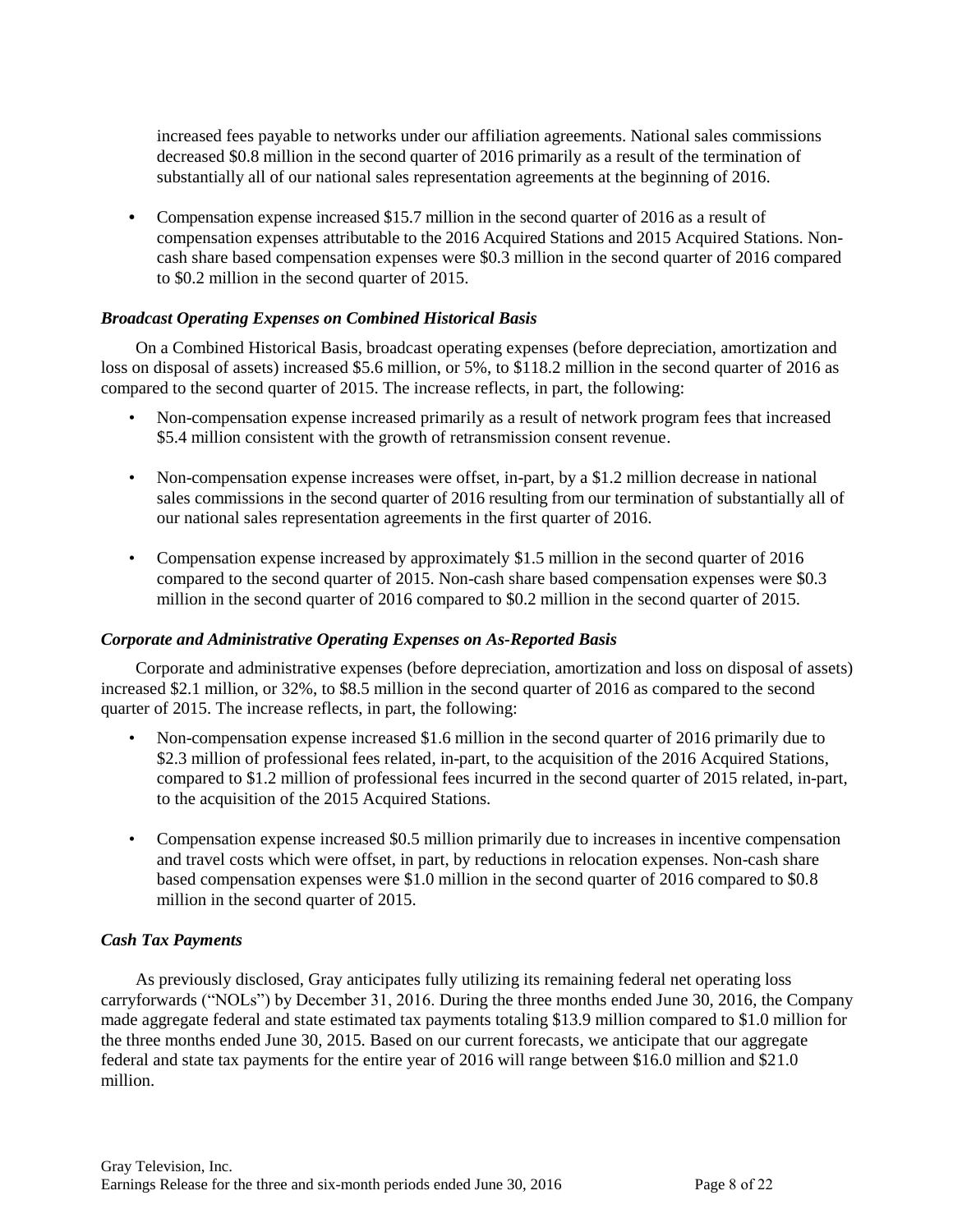#### **Results of Operations for the Six-Month Period Ended June 30, 2016**

#### *Revenue (less agency commissions) on As-Reported Basis*

The table below presents our revenue (less agency commissions), or revenue, by type for the six-month periods ended June 30, 2016 and 2015 (dollars in thousands):

|                                           | Six Months Ended June 30, |                |               |                |  |  |  |  |  |  |  |
|-------------------------------------------|---------------------------|----------------|---------------|----------------|--|--|--|--|--|--|--|
|                                           | 2016                      |                | 2015          |                |  |  |  |  |  |  |  |
|                                           |                           | <b>Percent</b> |               | <b>Percent</b> |  |  |  |  |  |  |  |
|                                           | <b>Amount</b>             | of Total       | Amount        | of Total       |  |  |  |  |  |  |  |
| Revenue (less agency commissions):        |                           |                |               |                |  |  |  |  |  |  |  |
| Local (including internet/digital/mobile) | \$.<br>194.081            | 52.4%          | \$<br>157,956 | 57.1%          |  |  |  |  |  |  |  |
| National                                  | 48.149                    | 13.0%          | 36,716        | 13.3%          |  |  |  |  |  |  |  |
| Political                                 | 19.304                    | 5.2%           | 3.356         | 1.2%           |  |  |  |  |  |  |  |
| Retransmission consent                    | 97.818                    | 26.4%          | 73.160        | 26.4%          |  |  |  |  |  |  |  |
| Other                                     | 11,004                    | 3.0%           | 5,579         | 2.0%           |  |  |  |  |  |  |  |
| Total                                     | \$<br>370,356             | 100.0%         | \$<br>276,767 | 100.0%         |  |  |  |  |  |  |  |

Total revenue increased \$93.6 million, or 34%, to \$370.4 million for the six-months ended June 30, 2016 compared to the six-months ended June 30, 2015. Revenue from the 2016 Acquired Stations and 2015 Acquired Stations, collectively, accounted for approximately \$77.5 million of our total revenue, or 83% of the increase from the six-months ended June 30, 2015. The 2015 Acquired Stations did not contribute any revenue during the six-months ended June 30, 2015 because all of the 2015 Acquired Stations were acquired after June 30, 2015.

In addition to the total revenue contributed by the 2016 Acquired Stations and the 2015 Acquired Stations, our total revenue increased in the six-months ended June 30, 2016, as compared to the six-months ended June 30, 2015, primarily due to increases in retransmission revenue, due primarily to increased retransmission consent rates; and increases in political advertising revenue, due to 2016 being the "on-year" of the two-year election cycle. Local and national advertising revenue also included approximately \$2.1 million of revenue from the broadcast of the 2016 Super Bowl on our CBS channels, an increase of approximately \$0.6 million compared to the \$1.5 million of revenue from the broadcast of the 2015 Super Bowl on our NBC channels.

The principal types of revenue for the six-months ended June 30, 2016 compared to the six-months ended June 30, 2015 were as follows:

- Local advertising revenue increased \$36.1 million, or 23%, to \$194.1 million;
- National advertising revenue increased \$11.4 million, or 31%, to \$48.1 million;
- Political advertising revenue increased \$15.9 million, or 475%, to \$19.3 million;
- Retransmission consent revenue increased \$24.7 million, or 34%, to \$97.8 million; and
- Other revenue increased \$5.4 million, or 97%, to \$11.0 million.

Within our local and national advertising revenue categories, and excluding the 2016 Acquired Stations and 2015 Acquired Stations, our five largest customer categories experienced the following approximate changes during the six-months ended June 30, 2016 compared to the six-months ended June 30, 2015:

• Automotive increased 3%: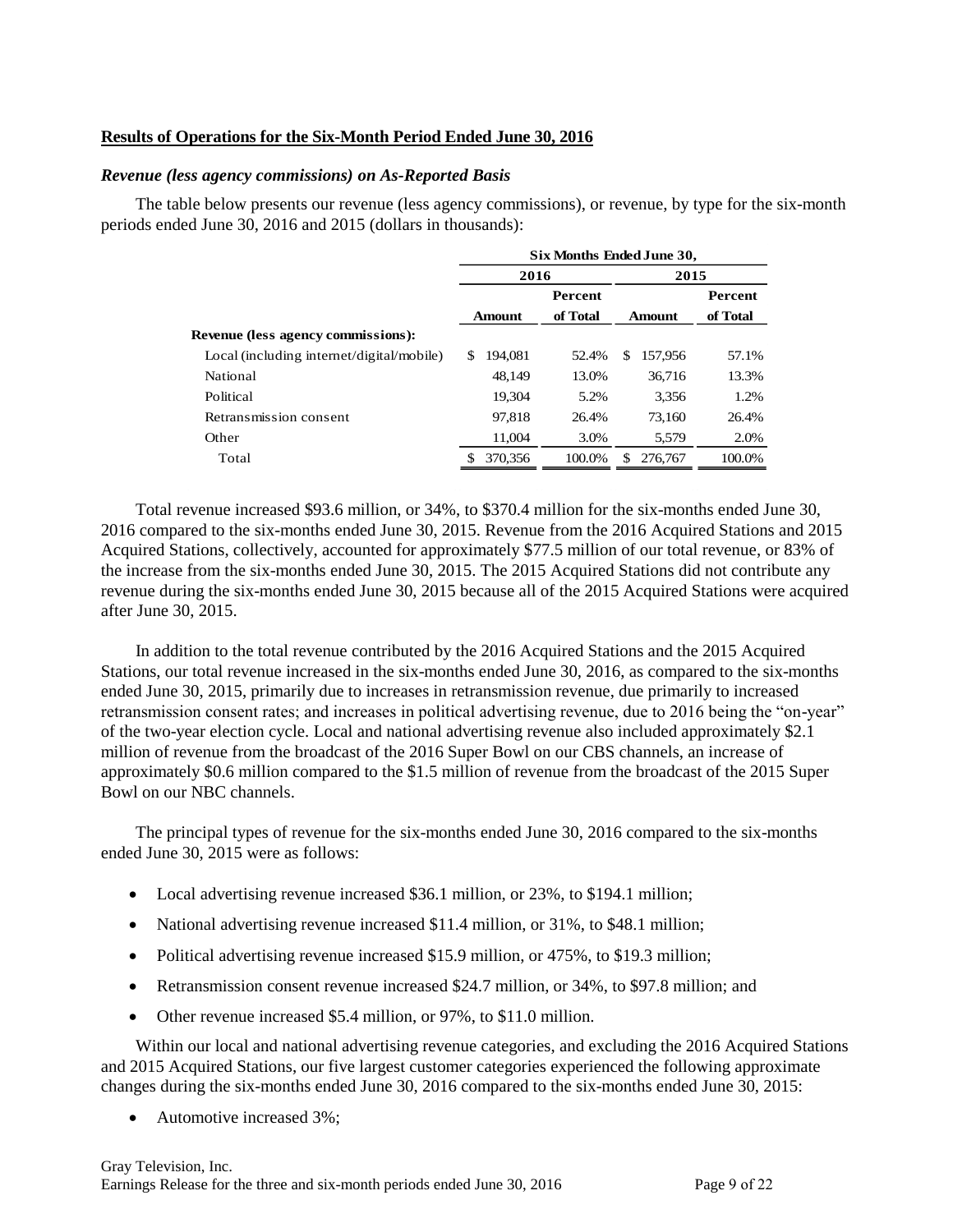- Medical was unchanged;
- Restaurant decreased 1%;
- Furniture and appliances increased 4%; and
- Communications decreased 13%.

### *Revenue on Combined Historical Basis*

On a Combined Historical Basis, total revenue increased \$35.1 million, or 10%, to \$387.1 million in the six-months ended June 30, 2016 as compared to the six-months ended June 30, 2015. The Combined Historical Basis components of revenue for the six-months ended June 30, 2016 compared to the six-months ended June 30, 2015 were approximately as follows:

- **•** Local advertising revenue increased \$2.9 million, or 1%, to \$203.2 million;
- **•** National advertising revenue decreased \$1.6 million, or 3%, to \$50.5 million;
- Political advertising revenue increased \$16.1 million, or 420%, to \$20.0 million;
- **•** Retransmission consent revenue increased \$17.0 million, or 20%, to \$101.5 million; and
- Other revenue increased \$0.8 million, or 7%, to \$11.9 million.

Within our local and national advertising revenue categories, and including revenue attributable to the 2016 Acquired Stations and 2015 Acquired Stations, our five largest customer categories experienced the following approximate changes in revenue during the six-months ended June 30, 2016 compared to the sixmonths ended June 30, 2015:

- Automotive increased 3%;
- Medical was unchanged;
- Restaurant increased 2%;
- Furniture and appliances increased 8%; and
- Communications decreased 9%.

#### *Broadcast Operating Expenses on As-Reported Basis*

Broadcast operating expenses (before depreciation, amortization and loss (gain) on disposal of assets) increased \$52.6 million, or 30%, to \$225.9 million for the six-months ended June 30, 2016 compared to the six-months ended June 30, 2015. The 2016 Acquired Stations and 2015 Acquired Stations, collectively, accounted for approximately \$46.3 million of our total broadcast operating expenses, or 88% of the increase from the six-months ended June 30, 2015. The 2015 Acquired Stations had no effect on our broadcast operating expenses for the six-months ended June 30, 2015 as the 2015 Acquired Stations were acquired after June 30, 2015.

**•** Non-compensation expense increased \$26.3 million for the six-months ended June 30, 2016. Noncompensation expenses associated with the 2016 Acquired Stations and 2015 Acquired Stations totaled \$20.5 million in the six-months ended June 30, 2016. Other network program fees increased \$5.7 million, reflecting increased fees payable to networks under our affiliation agreements. National sales commissions decreased \$1.8 million in the six-months ended June 30, 2016, primarily as a result of the termination of substantially all of our national sales representation agreements at the beginning of 2016.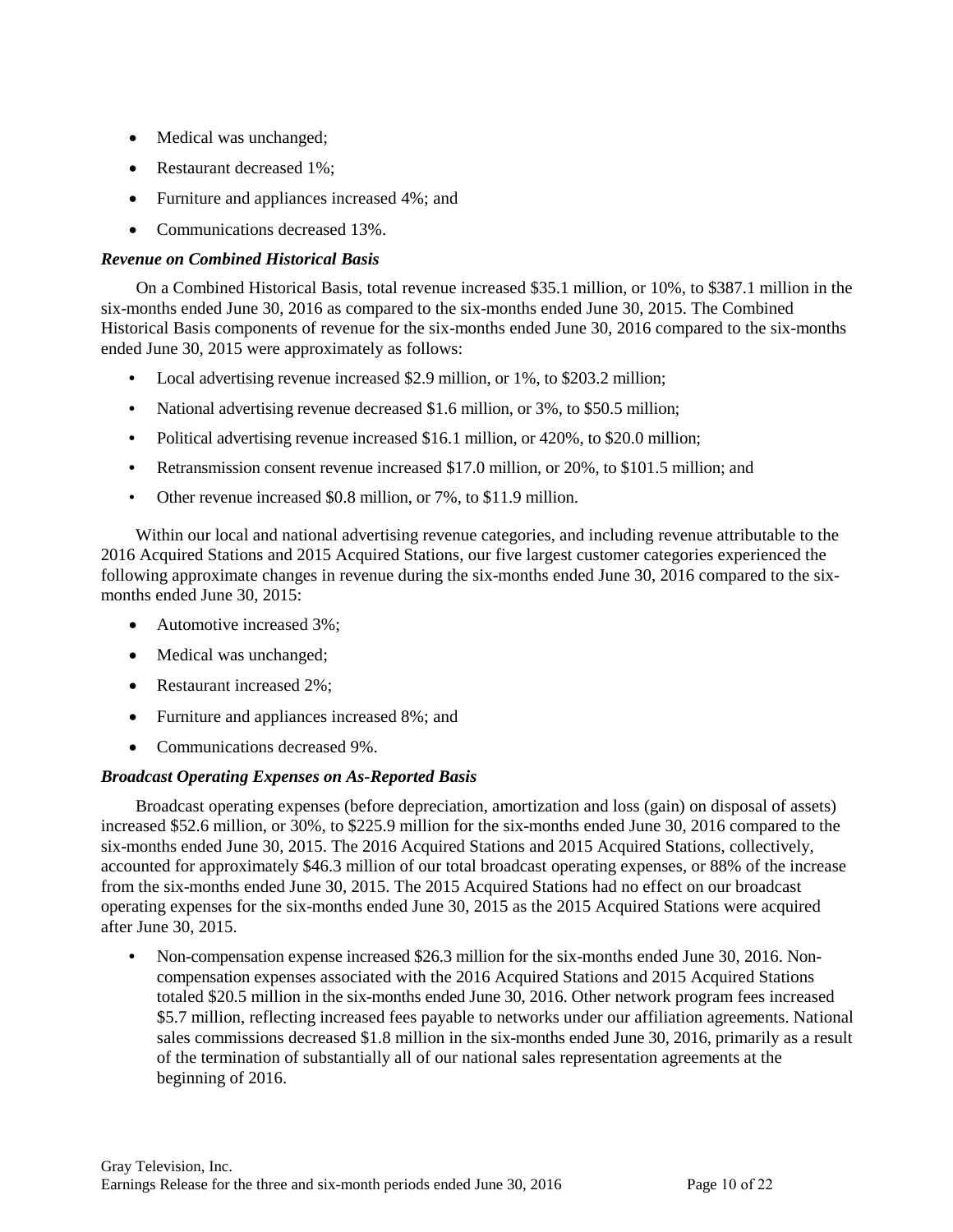**•** Compensation expense increased \$26.3 million in the six-months ended June 30, 2016, primarily as a result of \$25.8 million compensation expenses attributable to the 2016 Acquired Stations and 2015 Acquired Stations. Non-cash share based compensation expenses were \$0.6 million in the sixmonths ended June 30, 2016 compared to \$0.5 million in the six-months ended June 30, 2015.

### *Broadcast Operating Expenses on Combined Historical Basis*

On a Combined Historical Basis, broadcast operating expenses (before depreciation, amortization and loss (gain) on disposal of assets) increased \$15.3 million, or 7%, to \$240.4 million in the six-months ended June 30, 2016 compared to the six-months ended June 30, 2015. The increase reflects, in part, the following:

- Non-compensation expense increased primarily as a result of network program fees that increased \$10.9 million consistent with the growth of the related retransmission consent revenue.
- Non-compensation expense increases were offset, in-part, by decreases in national sales commissions of \$2.2 million in the six-months ended June 30, 2016, resulting from our termination of substantially all of our national sales representation agreements in the first quarter of 2016.
- Compensation expense increased \$5.3 million in the six-months ended June 30, 2016. Non-cash share based compensation expenses were \$0.6 million in the six-months ended June 30, 2016 compared to \$0.5 million in the six-months ended June 30, 2015.

### *Corporate and Administrative Operating Expenses on As-Reported Basis*

Corporate and administrative expenses (before depreciation, amortization and loss (gain) on disposal of assets) increased \$10.9 million, or 82%, to \$24.2 million in the six-months ended June 30, 2016 compared to the six-months ended June 30, 2015. The increase reflects, in part, the following:

- Non-compensation expense increased \$10.1 million in the six-months ended June 30, 2016 due to \$11.6 million of professional fees, primarily related to the acquisition of the 2016 Acquired Stations compared to \$2.3 million of professional fees incurred in the six-months ended June 30, 2015, primarily related to the acquisition of the 2015 Acquired Stations.
- Compensation expense increased \$0.8 million primarily due to increases in incentive compensation costs which were offset, in-part, by reductions in relocation expenses. Non-cash share based compensation expenses were \$1.9 million in the six-months ended June 30, 2016 compared to \$1.5 million in the six-months ended June 30, 2015.

#### *Cash Tax Payments*

As previously disclosed, Gray anticipates fully utilizing its remaining NOLs by December 31, 2016. During the six months ended June 30, 2016, the Company made aggregate federal and state estimated tax payments totaling \$14.0 million compared to \$1.2 million for the six months ended June 30, 2015. Based on our current forecasts, we anticipate that our aggregate federal and state tax payments for the entire year of 2016 will range between \$16.0 million and \$21.0 million.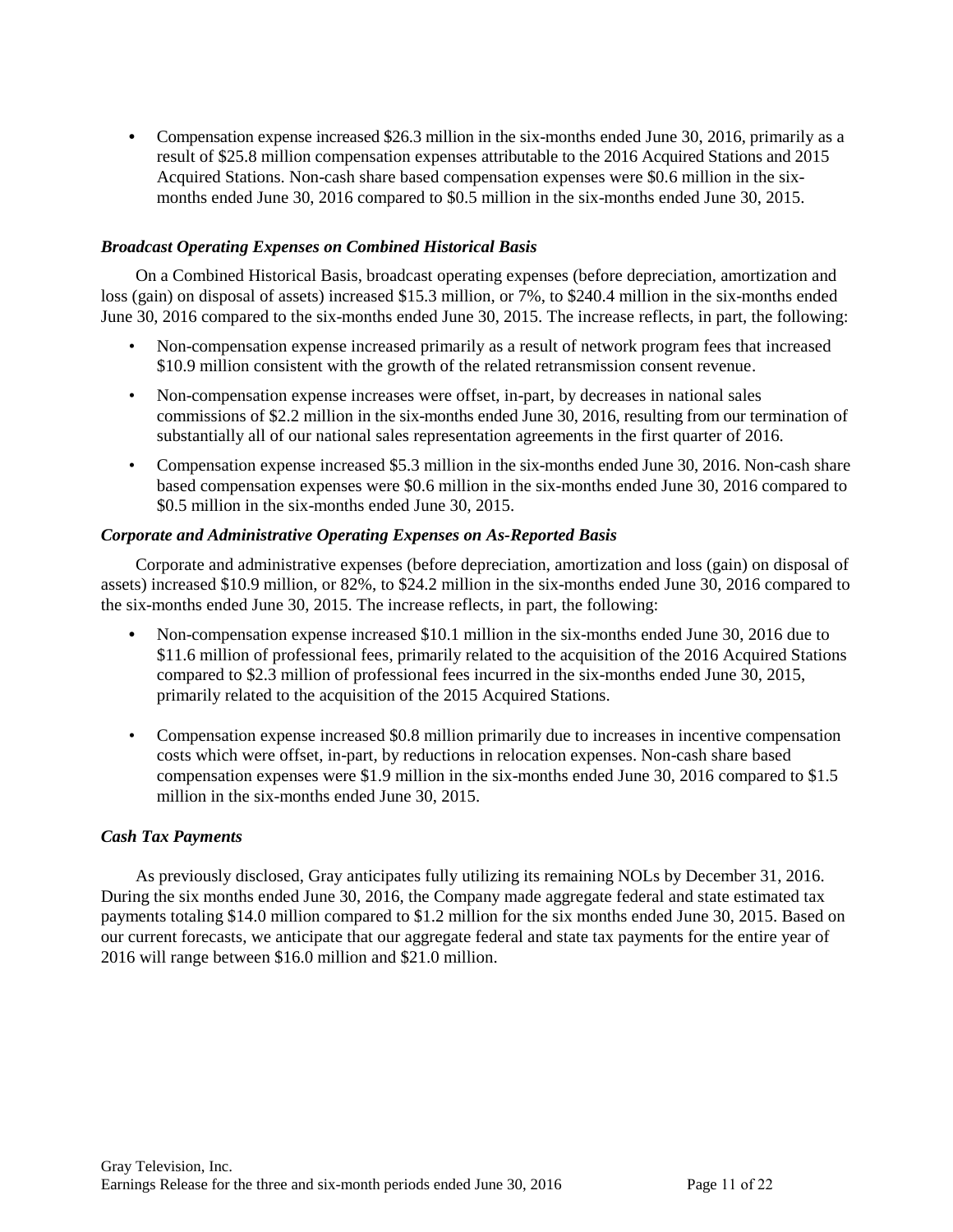# **Detailed table of Operating Results**

# **Gray Television, Inc. Selected Operating Data (Unaudited)** (in thousands except for per share data)

|                                                         | Three Months Ended |                 |    | <b>Six Months Ended</b> |    |                 |    |           |
|---------------------------------------------------------|--------------------|-----------------|----|-------------------------|----|-----------------|----|-----------|
|                                                         |                    | <b>June 30,</b> |    |                         |    | <b>June 30,</b> |    |           |
|                                                         |                    | 2016            |    | 2015                    |    | 2016            |    | 2015      |
|                                                         |                    |                 |    |                         |    |                 |    |           |
| Revenue (less agency commissions)                       | \$                 | 196,633         |    | \$143,464               |    | \$370,356       |    | \$276,767 |
| Operating expenses before depreciation, amortization    |                    |                 |    |                         |    |                 |    |           |
| and loss (gain) on disposal of assets, net:             |                    |                 |    |                         |    |                 |    |           |
| <b>Broadcast</b>                                        |                    | 117,335         |    | 86,445                  |    | 225,903         |    | 173,292   |
| Corporate and administrative                            |                    | 8,524           |    | 6,444                   |    | 24,202          |    | 13,291    |
| Depreciation                                            |                    | 11,617          |    | 8,754                   |    | 22,743          |    | 17,552    |
| Amortization of intangible assets                       |                    | 4,242           |    | 2,731                   |    | 8,130           |    | 5,502     |
| Loss (gain) on disposals of assets, net                 |                    | 1,228           |    | 332                     |    | (420)           |    | 314       |
| Operating expenses                                      |                    | 142,946         |    | 104,706                 |    | 280,558         |    | 209,951   |
| Operating income                                        |                    | 53,687          |    | 38,758                  |    | 89,798          |    | 66,816    |
| Other income (expense):                                 |                    |                 |    |                         |    |                 |    |           |
| Miscellaneous income, net                               |                    | 141             |    | 67                      |    | 710             |    | 74        |
| Interest expense                                        |                    | (24,269)        |    | (18,587)                |    | (45,544)        |    | (37, 117) |
| Income before income tax expense                        |                    | 29,559          |    | 20,238                  |    | 44,964          |    | 29,773    |
| Income tax expense                                      |                    | 11,897          |    | 8,128                   |    | 18,312          |    | 12,068    |
| Net income                                              | \$                 | 17,662          |    | \$12,110                |    | \$26,652        |    | \$17,705  |
| Basic per share information:                            |                    |                 |    |                         |    |                 |    |           |
| Net income                                              |                    | 0.25            | \$ | 0.17                    | \$ | 0.37            | \$ | 0.27      |
| Weighted-average shares outstanding                     |                    | 71,878          |    | 71,637                  |    | 71,835          |    | 64,968    |
|                                                         |                    |                 |    |                         |    |                 |    |           |
| Diluted per share information:                          |                    |                 |    |                         |    |                 |    |           |
| Net income                                              | S                  | 0.24            | \$ | 0.17                    | \$ | 0.37            | \$ | 0.27      |
| Weighted-average shares outstanding                     |                    | 72,748          |    | 72,270                  |    | 72,665          |    | 65,529    |
| Political advertising revenue (less agency commissions) | \$                 | 9,649           | \$ | 2,197                   | \$ | 19,304          | \$ | 3,356     |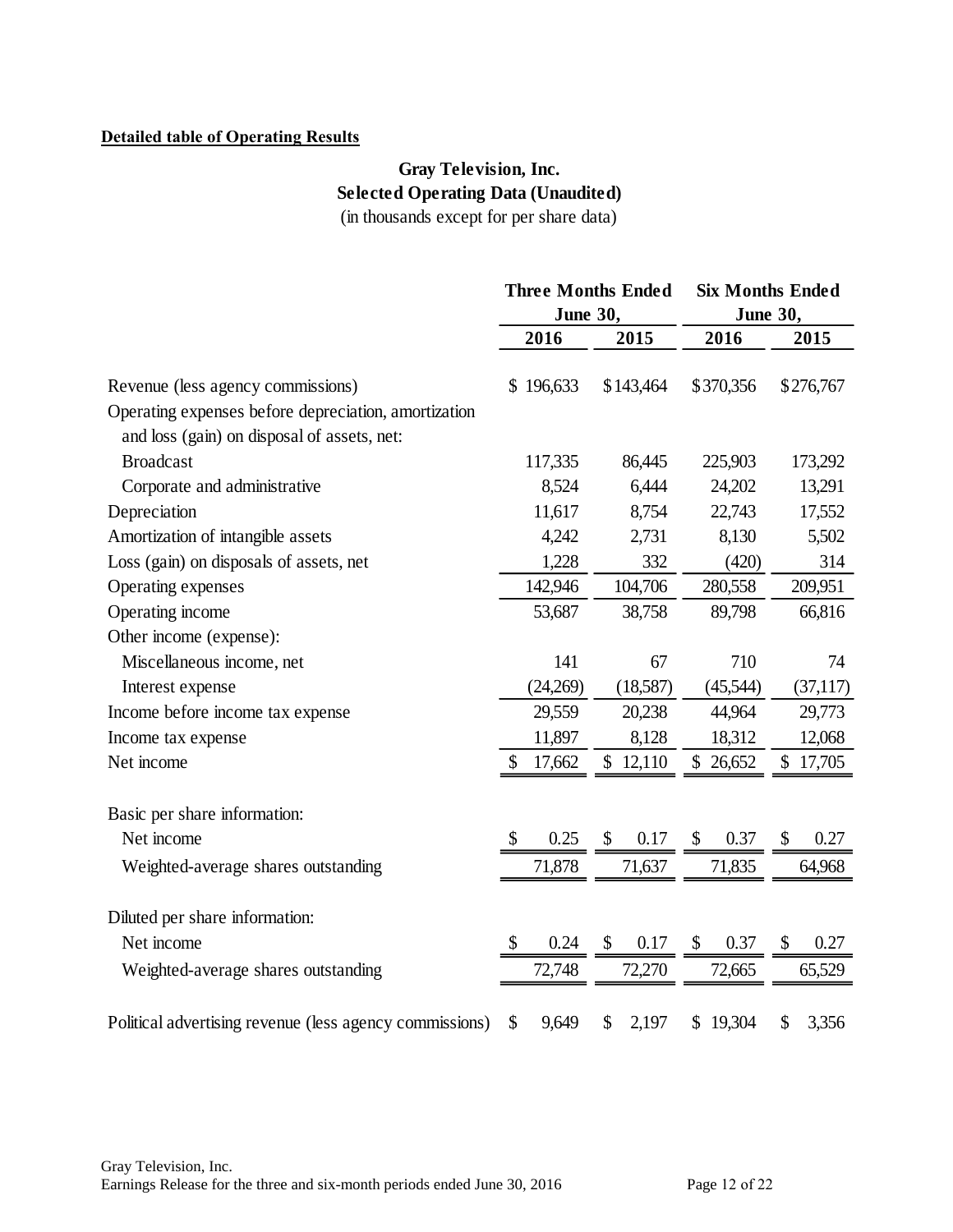### **Other Financial Data**

|                                                            | June 30, 2016  |           | December 31, 2015 |           |  |  |  |
|------------------------------------------------------------|----------------|-----------|-------------------|-----------|--|--|--|
|                                                            | (in thousands) |           |                   |           |  |  |  |
| Cash                                                       |                | 176,345   |                   | 97,318    |  |  |  |
| Long-term debt                                             |                | 1,705,361 |                   | 1,220,084 |  |  |  |
| Borrowing availability under our revolving credit facility | \$             | 60,000    |                   | 50,000    |  |  |  |

|                                           | Six Months Ended June 30, |                |               |          |  |  |  |
|-------------------------------------------|---------------------------|----------------|---------------|----------|--|--|--|
|                                           |                           | 2016           |               | 2015     |  |  |  |
|                                           |                           | (in thousands) |               |          |  |  |  |
| Net cash provided by operating activities |                           | 44.023         | <sup>\$</sup> | 32,470   |  |  |  |
| Net cash used in investing activities     |                           | (448,437)      |               | (8, 438) |  |  |  |
| Net cash provided by financing activities |                           | 483,441        |               | 167,382  |  |  |  |
| Net increase in cash                      |                           | 79,027         |               | 191,414  |  |  |  |

#### **Guidance for the Three-Months Ending September 30, 2016 (the "third quarter of 2016")**

Based on our current forecasts for the third quarter of 2016, we anticipate the changes from the threemonths ended September 30, 2015 (the "third quarter of 2015") as outlined below. Our estimates for the third quarter of 2016 include approximately \$49.0 million of revenue and \$29.8 million of broadcast operating expense estimated to be contributed by the 2016 Acquired Stations and 2015 Acquired Stations. The 2015 Acquired Stations accounted for \$8.3 million of revenue and \$4.6 million of broadcast operating

| The 2013 Acquired Stations accounted for \$6.5 million of revenue and \$4.0 million of proadcast operating<br>expense, which were included in our as-reported third quarter of 2015 results of operations. |         |                                                                                 |                                                                    |           |                                                                                  |                                                                    |                                                                 |  |  |
|------------------------------------------------------------------------------------------------------------------------------------------------------------------------------------------------------------|---------|---------------------------------------------------------------------------------|--------------------------------------------------------------------|-----------|----------------------------------------------------------------------------------|--------------------------------------------------------------------|-----------------------------------------------------------------|--|--|
| Three Months Ending September 30,                                                                                                                                                                          |         |                                                                                 |                                                                    |           |                                                                                  |                                                                    |                                                                 |  |  |
| Selected operating data:                                                                                                                                                                                   |         | <b>Low End</b><br><b>Guidance for</b><br>the Third<br><b>Quarter of</b><br>2016 | % Change From<br>As-Reported<br><b>Third</b><br>Quarter of<br>2015 |           | <b>High End</b><br><b>Guidance for</b><br>the Third<br><b>Ouarter of</b><br>2016 | % Change From<br>As-Reported<br><b>Third</b><br>Quarter of<br>2015 | <b>As-Reported</b><br><b>Third</b><br><b>Quarter of</b><br>2015 |  |  |
| <b>OPERATING REVENUE:</b><br>Revenue (less agency commissions)                                                                                                                                             | S.      | 223,000                                                                         | 48 %                                                               | \$.       | (dollars in thousands)<br>231,000                                                | 53 %                                                               | \$151,102                                                       |  |  |
| <b>OPERATING EXPENSES</b><br>(before depreciation, amortization and<br>loss on disposals of assets):<br><b>Broadcast</b><br>Corporate and administrative                                                   | S<br>\$ | 123,000<br>7,000                                                                | 24 %<br>(30)%                                                      | \$.<br>\$ | 125,000<br>8,000                                                                 | 26 %<br>(20)%                                                      | 98,921<br>\$<br>\$10,022                                        |  |  |
| <b>OTHER SELECTED DATA:</b><br>Political advertising revenue<br>(less agency commissions)                                                                                                                  | S       | 40,000                                                                          | 771 %                                                              | \$        | 46,000                                                                           | 901 %                                                              | S.<br>4,594                                                     |  |  |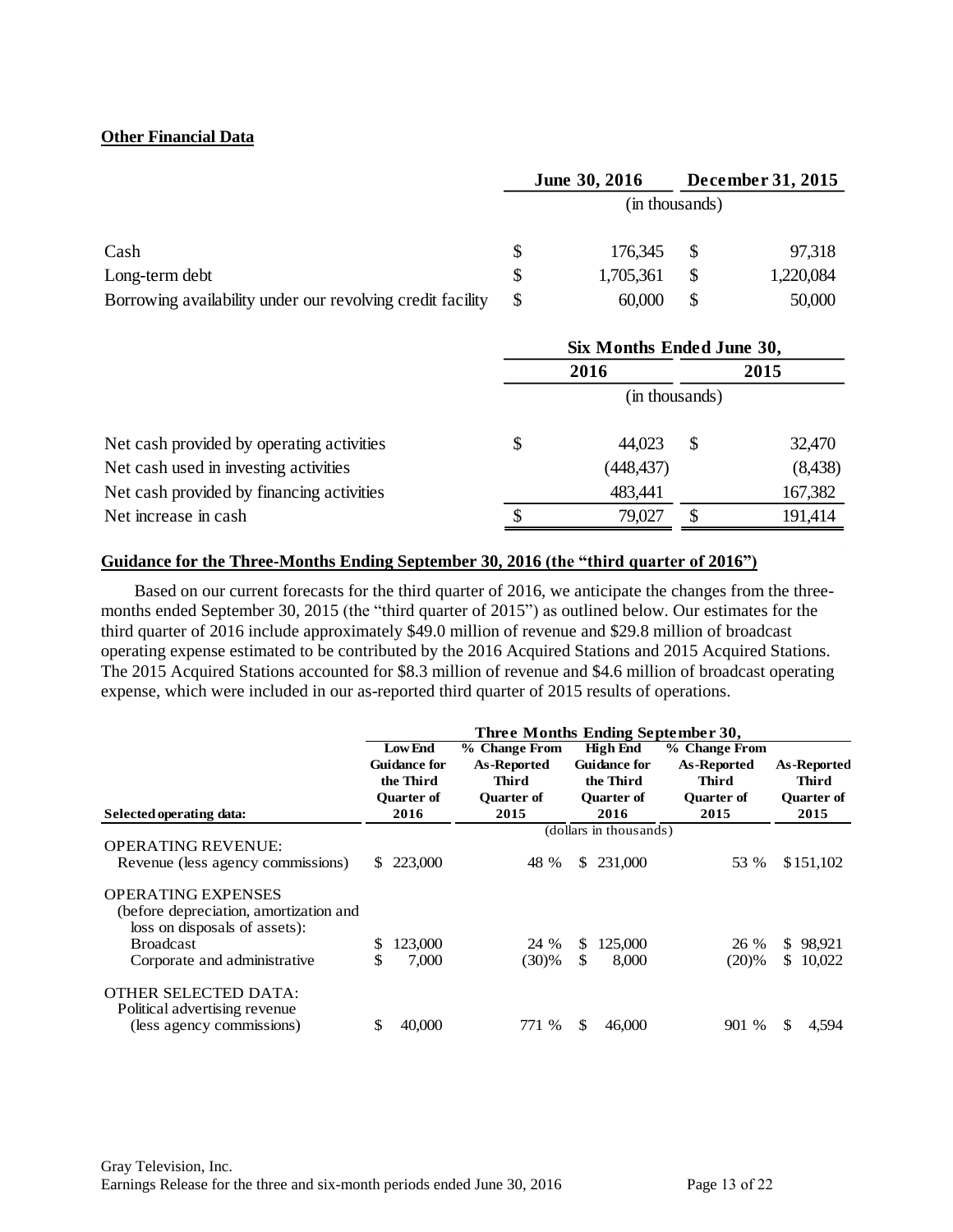#### **Comments on Third Quarter of 2016 Guidance**

#### *Revenue on As-Reported Basis*

Based on our current forecasts for the third quarter of 2016, we anticipate the following changes from the third quarter of 2015, as outlined below:

- We believe our third quarter of 2016 local advertising revenue (including internet/digital/mobile) will increase within a range of approximately 23% to 25%.
- We expect our third quarter of 2016 national advertising revenue will increase within a range of approximately 24% to 29%.
- We believe our third quarter of 2016 political advertising revenue will be within a range of approximately \$40.0 million to \$46.0 million. Our political advertising revenue was approximately \$4.6 million in the third quarter of 2015; approximately \$22.0 million in the third quarter of 2014; and approximately \$24.5 million in the third quarter of 2012.
- We believe our third quarter of 2016 retransmission consent revenue will be within a range of approximately \$50.0 million to \$50.5 million.
- The 2016 Olympic broadcasts are anticipated to generate at least \$7.3 million of advertising revenue for the Company. This amount is included in our overall guidance for local advertising revenue (including internet/digital/mobile) and national advertising revenue.

# *Broadcast Operating Expenses (before depreciation, amortization and gain or loss on disposal of assets, net) on As-Reported Basis*

For the third quarter of 2016, we anticipate our broadcast operating expenses will increase from the third quarter of 2015, reflecting the \$25.2 million incremental impact of the 2016 Acquired Stations and the 2015 Acquired Stations as well as anticipated increases in payroll and related employee benefits. We anticipate that our broadcast operating expenses will also reflect an increase in network fees of approximately \$6.9 million (to total approximately \$24.9 million for the third quarter of 2016).

### *Corporate and Administrative Operating Expenses (before depreciation, amortization and gain on disposal of assets) on As-Reported Basis*

For the third quarter of 2016, we anticipate our corporate and administrative operating expense will decrease to within a range of approximately \$7.0 million to \$8.0 million, primarily attributable to decreases in professional services fees related to acquisitions offset, in-part, by routine increases in compensation and professional service fees.

#### *Third Quarter of 2016 on Combined Historical Basis*

Based on our current forecasts for the third quarter of 2016, we anticipate the following changes from the Combined Historical Basis results for the third quarter of 2015 as outlined below. For the purposes hereof, our Combined Historical Basis for the third quarter of 2015 have been adjusted to give effect to both the 2016 Acquired Stations and 2015 Acquired Stations.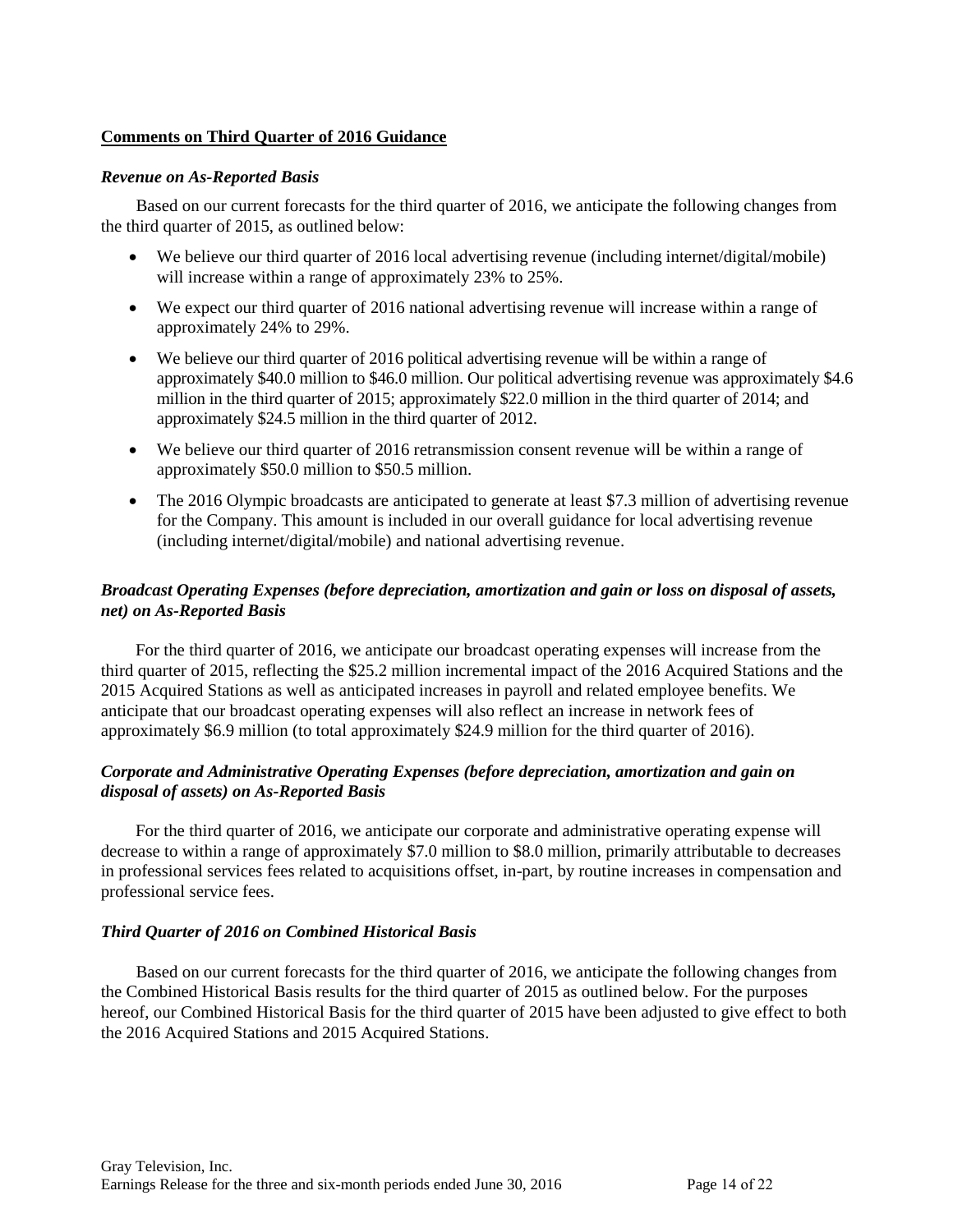### *Revenue on Combined Historical Basis*

- We believe our third quarter of 2016 total revenue will be within a range of approximately \$223.0 million to \$231.0 million (or increase approximately  $+22\%$  to  $+26\%$ ).
- We believe our third quarter of 2016 local advertising revenue (including internet/digital/mobile) will be within a range of approximately \$103.0 million to \$105.0 million (or increase approximately  $+2\%$  to  $+4\%$ ).
- We believe our third quarter of 2016 national advertising revenue will be within a range of approximately \$26.0 million to \$27.0 million (or change approximately -5% to -1%).
- We believe our third quarter of 2016 political advertising revenue will be within a range of approximately \$40.0 million to \$46.0 million. Our political advertising revenue was approximately \$5.1 million in the third quarter of 2015; approximately \$33.7 million in the third quarter of 2014; and approximately \$42.3 million in the third quarter of 2012.
- We believe our third quarter of 2016 retransmission consent revenue will be within a range of approximately  $$50.0$  million to  $$50.5$  million (or increase approximately  $+13\%$  to  $+14\%$ ).

### *Broadcast Operating Expenses (before depreciation, amortization and gain or loss on disposal of assets) on Combined Historical Basis*

Our total broadcast operating expenses for the third quarter of 2016 are anticipated to increase from the third quarter of 2015 on a Combined Historical Basis by a range of approximately \$2.5 million to \$4.5 million (to total within a range of approximately \$123.0 million to \$125.0 million). This increase reflects an expected increase of \$5.1 million in network fees (expected to total approximately \$24.9 million).

# *Cash Tax Payments*

As previously disclosed, Gray anticipates fully utilizing its remaining NOLs by December 31, 2016. Based on our current forecasts, we anticipate that our aggregate federal and state tax payments for the third quarter of 2016 will range between \$1.0 million and \$3.5 million. During the six months ended June 30, 2016, the Company made aggregate federal and state estimated tax payments totaling \$14.0 million. Based on our current forecasts, we anticipate that our aggregate federal and state tax payments for the entire year of 2016 will range between \$16.0 million and \$21.0 million.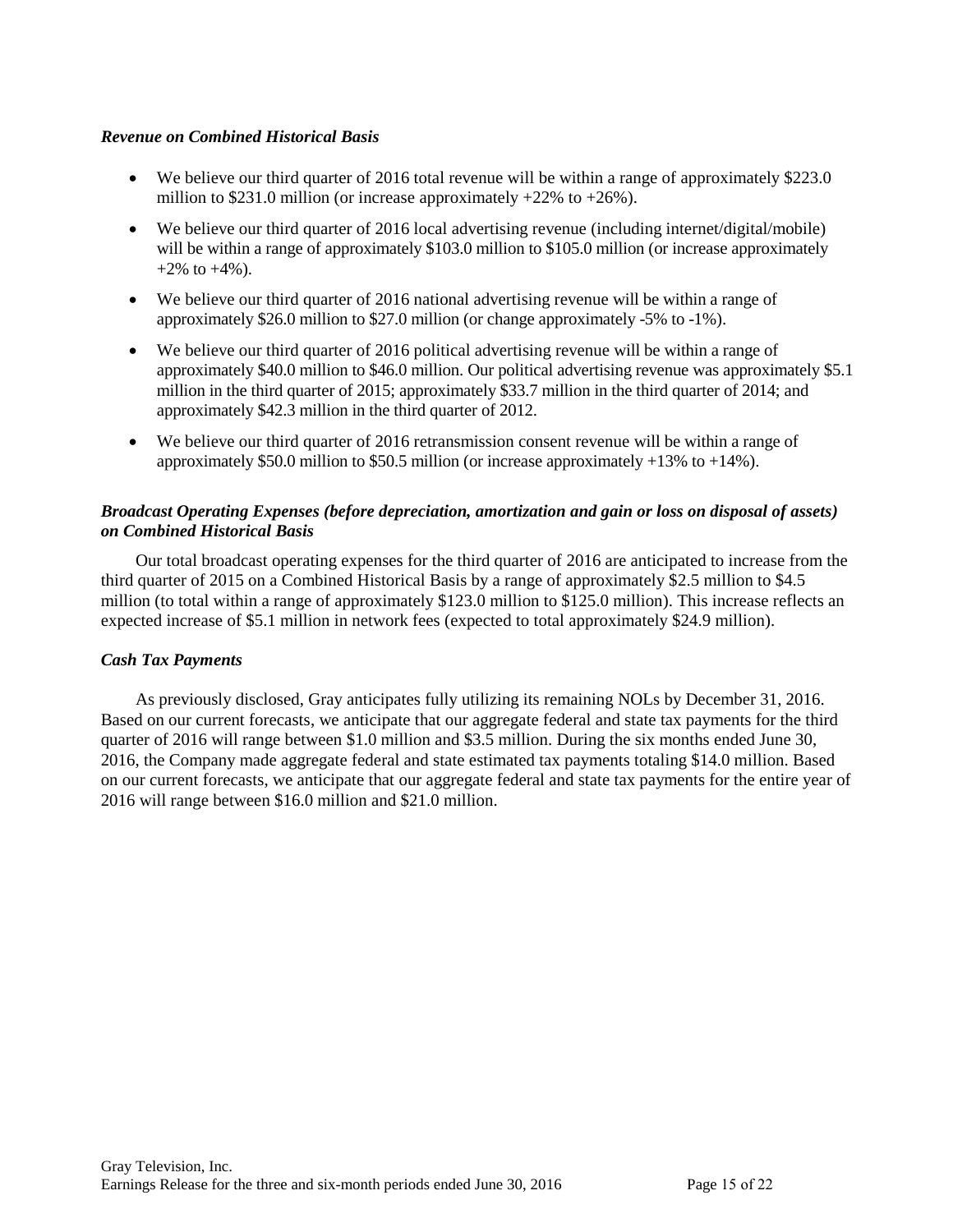#### **Non-GAAP Terms**

From time to time, Gray supplements its financial results prepared in accordance with accounting principles generally accepted in the United States of America ("GAAP") by disclosing the non-GAAP financial measures Broadcast Cash Flow, Broadcast Cash Flow Less Cash Corporate Expenses, Operating Cash Flow as defined in Gray's Senior Credit Agreement ("Operating Cash Flow"), Free Cash Flow and Total Leverage Ratio, Net of All Cash. These non-GAAP amounts are used by us to approximate the amount used to calculate key financial performance covenants contained in our debt agreements and are used with our GAAP data to evaluate our results and liquidity. These non-GAAP amounts may be provided on an As-Reported Basis as well as a Combined Historical Basis.

We define Broadcast Cash Flow as net income plus loss from early extinguishment of debt, corporate and administrative expenses, broadcast non-cash stock based compensation, depreciation and amortization (including amortization of intangible assets and program broadcast rights), any loss on disposal of assets, any miscellaneous expense, interest expense, any income tax expense, non-cash 401(k) expense less any gain on disposal of assets, any miscellaneous income, any income tax benefits, payments for program broadcast obligations and network compensation revenue.

We define Broadcast Cash Flow Less Cash Corporate Expenses as net income plus loss from early extinguishment of debt, non-cash stock based compensation, depreciation and amortization (including amortization of intangible assets and program broadcast rights), any loss on disposal of assets, any miscellaneous expense, interest expense, any income tax expense, and non-cash 401(k) expense, less any gain on disposal of assets, any miscellaneous income, any income tax benefits, payments for program broadcast obligations and network compensation revenue.

We define Operating Cash Flow as Combined Historical Basis net income plus loss from early extinguishment of debt, non-cash stock based compensation, depreciation and amortization (including amortization of intangible assets and program broadcast rights), any loss on disposal of assets, any miscellaneous expense, interest expense, any income tax expense, non-cash 401(k) expense and pension expenses less any gain on disposal of assets, any miscellaneous income, any income tax benefits, payments for program broadcast obligations, network compensation revenue and cash contributions to pension plans.

We define Free Cash Flow as net income plus loss from early extinguishment of debt, non-cash stock based compensation, depreciation and amortization (including amortization of intangible assets and program broadcast rights), any loss on disposal of assets, any miscellaneous expense, amortization of deferred financing costs, any income tax expense, non-cash 401(k) expense and pension expense, less any gain on disposal of assets, any miscellaneous income, any income tax benefits, payments for program broadcast obligations, network compensation revenue, contributions to pension plans, amortization of original issue discount on our debt, capital expenditures (net of any insurance proceeds) and the payment of income taxes (net of any refunds received).

Our Total Leverage Ratio, Net of All Cash is calculated as our Operating Cash Flow for the preceding eight quarters, divided by two, which is then divided by our long term debt, excluding net premiums and net deferred financing costs, but including any other debt, net of all cash.

These non-GAAP terms are not defined in GAAP and our definitions may differ from, and therefore not be comparable to, similarly titled measures used by other companies, thereby limiting their usefulness. Such terms are used by management in addition to and in conjunction with results presented in accordance with GAAP and should be considered as supplements to, and not as substitutes for, net income and cash flows reported in accordance with GAAP.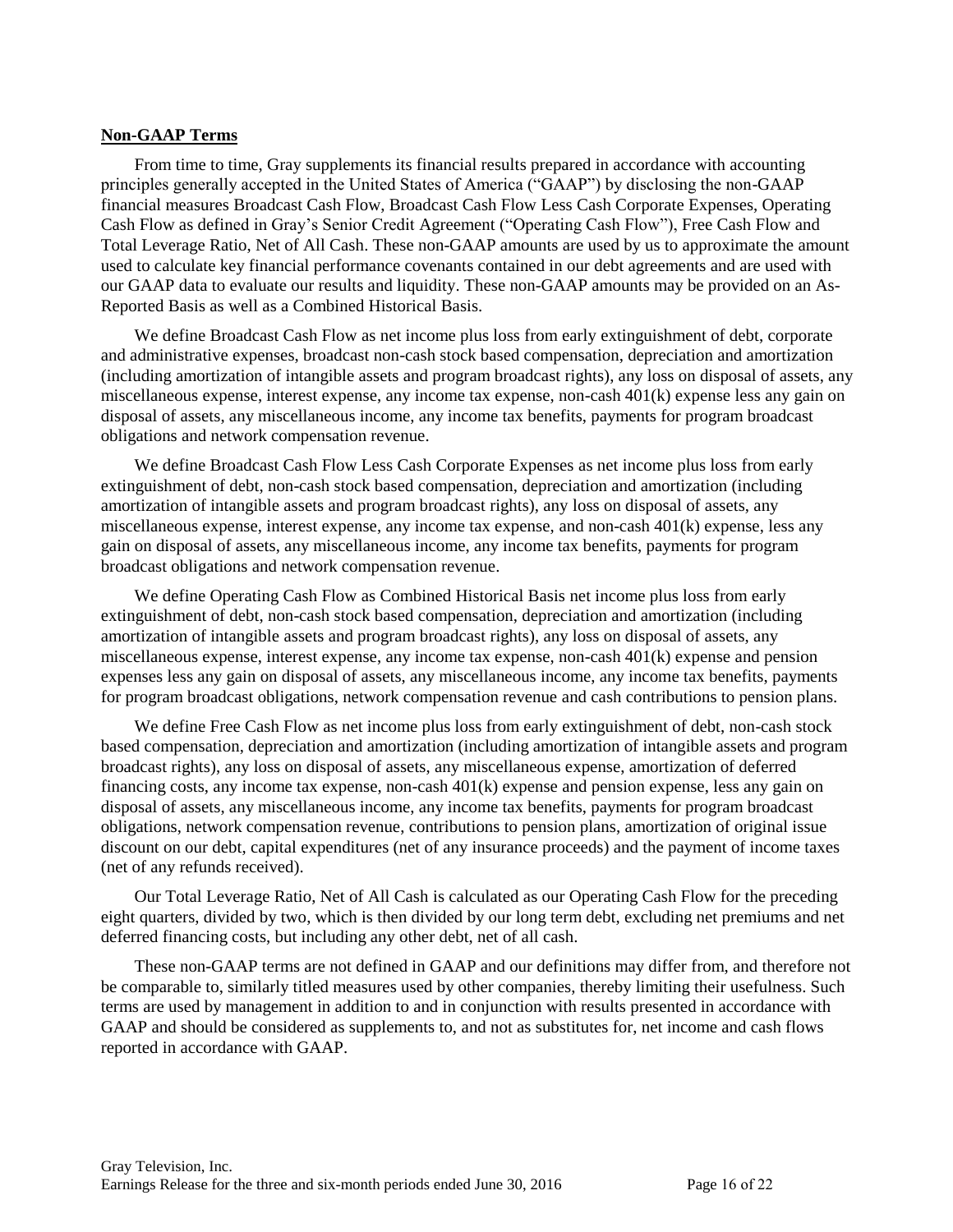### **Reconciliation on As-Reported Basis – Quarter**

|                                                         | Three Months Ended June 30, |              |             |  |  |  |  |
|---------------------------------------------------------|-----------------------------|--------------|-------------|--|--|--|--|
|                                                         | 2016                        | 2015         | 2014        |  |  |  |  |
|                                                         |                             |              |             |  |  |  |  |
| Net income                                              | \$<br>17,662                | \$<br>12,110 | 1,591<br>\$ |  |  |  |  |
| Depreciation                                            | 11,617                      | 8,754        | 6,986       |  |  |  |  |
| Amortization of intangible assets                       | 4,242                       | 2,731        | 1,179       |  |  |  |  |
| Non-cash stock based compensation                       | 1,272                       | 1,009        | 980         |  |  |  |  |
| Loss on disposals of assets, net                        | 1,228                       | 332          | 48          |  |  |  |  |
| Miscellaneous income, net                               | (141)                       | (67)         | (3)         |  |  |  |  |
| Interest expense                                        | 24,269                      | 18,587       | 15,825      |  |  |  |  |
| Loss from early extinguishment of debt                  |                             |              | 4,897       |  |  |  |  |
| Income tax expense                                      | 11,897                      | 8,128        | 876         |  |  |  |  |
| Amortization of program broadcast rights                | 4,813                       | 3,553        | 3,005       |  |  |  |  |
| Common stock contributed to 401(k) plan                 |                             |              |             |  |  |  |  |
| excluding corporate $401(k)$ contributions              | $\tau$                      | 7            | 6           |  |  |  |  |
| Network compensation revenue recognized                 |                             |              | (113)       |  |  |  |  |
| Payments for program broadcast rights                   | (5,153)                     | (3,553)      | (3,869)     |  |  |  |  |
| Corporate and administrative expenses excluding         |                             |              |             |  |  |  |  |
| depreciation, amortization of intangible assets and     |                             |              |             |  |  |  |  |
| non-cash stock-based compensation                       | 7,554                       | 5,653        | 9,122       |  |  |  |  |
| <b>Broadcast Cash Flow</b>                              | 79,267                      | 57,244       | 40,530      |  |  |  |  |
| Corporate and administrative expenses excluding         |                             |              |             |  |  |  |  |
| depreciation, amortization of intangible assets and     |                             |              |             |  |  |  |  |
| non-cash stock based compensation                       | (7,554)                     | (5,653)      | (9,122)     |  |  |  |  |
| <b>Broadcast Cash Flow Less Cash Corporate Expenses</b> | 71,713                      | 51,591       | 31,408      |  |  |  |  |
| Pension expense                                         | 40                          | 1,789        | 1,519       |  |  |  |  |
| Contributions to pension plans                          | (1,113)                     | (1,433)      | (1,755)     |  |  |  |  |
| Interest expense                                        | (24,269)                    | (18,587)     | (15,825)    |  |  |  |  |
| Amortization of deferred financing costs                | 1,196                       | 798          | 702         |  |  |  |  |
| Amortization of net original issue premium              |                             |              |             |  |  |  |  |
| on 7 1/2% senior notes due 2020                         | (216)                       | (216)        | (216)       |  |  |  |  |
| Purchase of property and equipment                      | (7,544)                     | (5,547)      | (6, 654)    |  |  |  |  |
| Income taxes paid, net of refunds                       | (13,879)                    | (1,007)      | (298)       |  |  |  |  |
| <b>Free Cash Flow</b>                                   | \$<br>25,928                | \$<br>27,388 | \$<br>8,881 |  |  |  |  |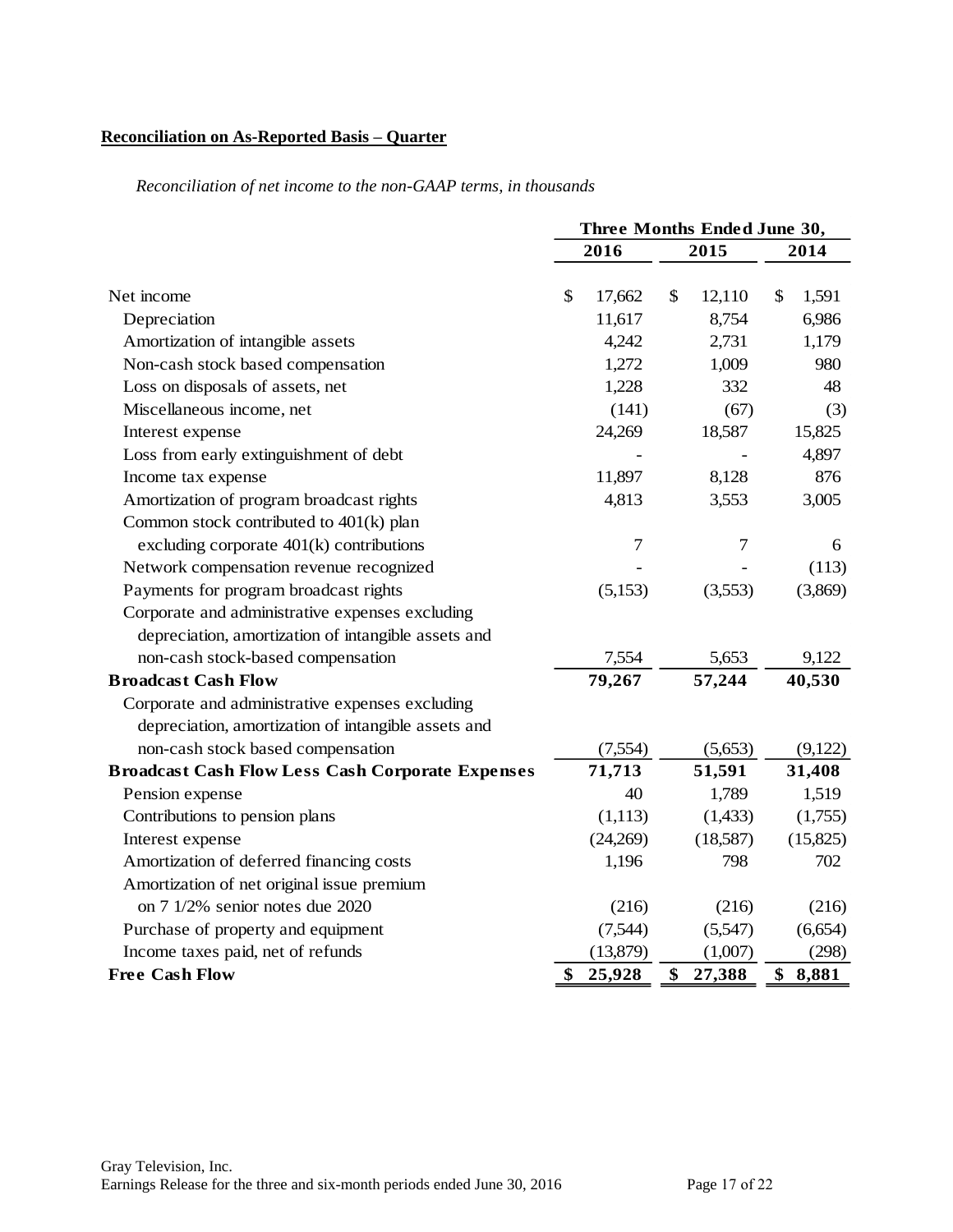# **Reconciliation on As-Reported Basis – Year to Date**

|                                                         | Six Months Ended June 30, |           |              |      |           |
|---------------------------------------------------------|---------------------------|-----------|--------------|------|-----------|
|                                                         | 2016                      |           | 2015         | 2014 |           |
| Net income                                              | \$                        | 26,652    | 17,705<br>\$ | \$   | 2,868     |
| Depreciation                                            |                           | 22,743    | 17,552       |      | 13,370    |
| Amortization of intangible assets                       |                           | 8,130     | 5,502        |      | 1,468     |
| Non-cash stock based compensation                       |                           | 2,556     | 2,002        |      | 3,051     |
| Loss (gain) on disposals of assets, net                 |                           | (420)     | 314          |      | 379       |
| Miscellaneous income, net                               |                           | (710)     | (74)         |      | (3)       |
| Interest expense                                        |                           | 45,544    | 37,117       |      | 31,099    |
| Loss from early extinguishment of debt                  |                           |           |              |      | 4,897     |
| Income tax expense                                      |                           | 18,312    | 12,068       |      | 1,735     |
| Amortization of program broadcast rights                |                           | 9,209     | 7,160        |      | 5,918     |
| Common stock contributed to 401(k) plan                 |                           |           |              |      |           |
| excluding corporate $401(k)$ contributions              |                           | 14        | 13           |      | 12        |
| Network compensation revenue recognized                 |                           |           |              |      | (221)     |
| Payments for program broadcast rights                   |                           | (9,130)   | (7,141)      |      | (7,692)   |
| Corporate and administrative expenses excluding         |                           |           |              |      |           |
| depreciation, amortization of intangible assets and     |                           |           |              |      |           |
| non-cash stock-based compensation                       |                           | 22,264    | 11,750       |      | 14,268    |
| <b>Broadcast Cash Flow</b>                              |                           | 145,164   | 103,968      |      | 71,149    |
| Corporate and administrative expenses excluding         |                           |           |              |      |           |
| depreciation, amortization of intangible assets and     |                           |           |              |      |           |
| non-cash stock based compensation                       |                           | (22, 264) | (11,750)     |      | (14,268)  |
| <b>Broadcast Cash Flow Less Cash Corporate Expenses</b> |                           | 122,900   | 92,218       |      | 56,881    |
| Pension expense                                         |                           | 80        | 4,190        |      | 3,092     |
| Contributions to pension plans                          |                           | (1,633)   | (1, 433)     |      | (2,717)   |
| Interest expense                                        |                           | (45,544)  | (37, 117)    |      | (31,099)  |
| Amortization of deferred financing costs                |                           | 2,267     | 1,597        |      | 1,394     |
| Amortization of net original issue premium              |                           |           |              |      |           |
| on 7 1/2% senior notes due 2020                         |                           | (432)     | (432)        |      | (432)     |
| Purchase of property and equipment                      |                           | (13, 475) | (8,396)      |      | (10, 456) |
| Income taxes paid, net of refunds                       |                           | (14,019)  | (1,248)      |      | (329)     |
| <b>Free Cash Flow</b>                                   | \$                        | 50,144    | \$49,379     | \$   | 16,334    |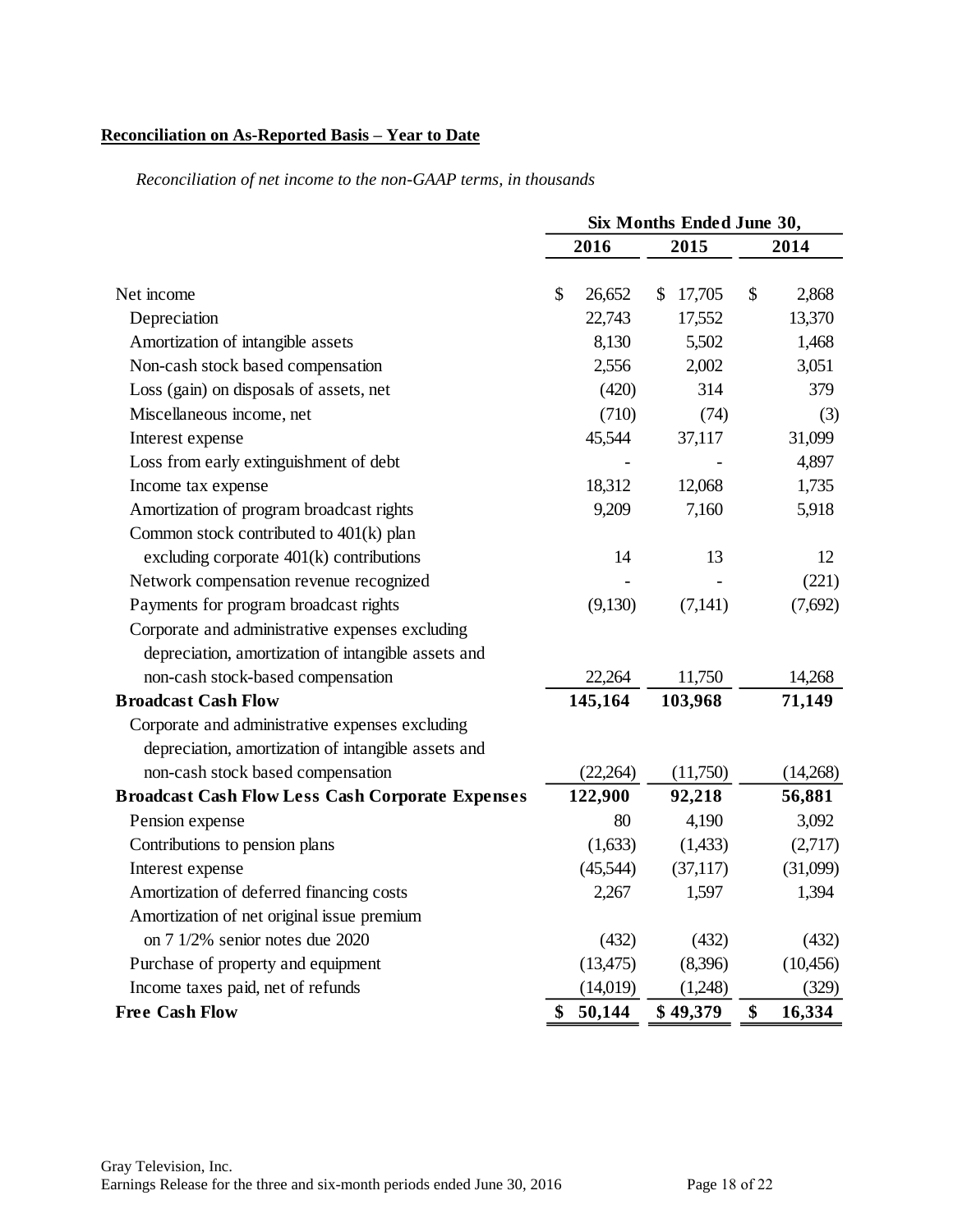# **Reconciliation on Combined Historical Basis – Quarter**

|                                                                  | <b>Three Months Ended</b> |           |    |           |    |           |
|------------------------------------------------------------------|---------------------------|-----------|----|-----------|----|-----------|
|                                                                  | <b>June 30,</b>           |           |    |           |    |           |
|                                                                  |                           | 2016      |    | 2015      |    | 2014      |
| Net income                                                       | $\mathcal{S}$             | 18,108    | \$ | 17,065    | \$ | 18,003    |
| Depreciation                                                     |                           | 11,652    |    | 11,186    |    | 11,052    |
| Amortization of intangible assets                                |                           | 4,251     |    | 4,326     |    | 2,987     |
| Non-cash stock-based compensation                                |                           | 1,272     |    | 1,009     |    | 980       |
| Loss (gain) on disposals of assets, net                          |                           | 1,228     |    | 491       |    | (19)      |
| Miscellaneous income, net                                        |                           | (145)     |    | (141)     |    | (19)      |
| Interest expense                                                 |                           | 24,314    |    | 23,476    |    | 21,437    |
| Loss from early extinguishment of debt                           |                           |           |    |           |    | 4,897     |
| Income tax expense                                               |                           | 11,874    |    | 7,434     |    | 1,371     |
| Amortization of program broadcast rights                         |                           | 4,813     |    | 3,553     |    | 3,077     |
| Common stock contributed to 401(k) plan                          |                           |           |    |           |    |           |
| excluding corporate 401(k) contributions                         |                           | $\,8\,$   |    | 7         |    | 6         |
| Network compensation revenue recognized                          |                           |           |    |           |    | (113)     |
| Payments for program broadcast rights                            |                           | (5,153)   |    | (3,553)   |    | (3,899)   |
| Corporate and administrative expenses excluding                  |                           |           |    |           |    |           |
| depreciation, amortization of intangible assets and              |                           |           |    |           |    |           |
| non-cash stock-based compensation                                |                           | 7,556     |    | 5,653     |    | 9,122     |
| Other                                                            |                           | 268       |    | 6,525     |    | 7,136     |
| <b>Broadcast Cash Flow</b>                                       |                           | 80,046    |    | 77,031    |    | 76,018    |
| Corporate and administrative expenses excluding                  |                           |           |    |           |    |           |
| depreciation, amortization of intangible assets and              |                           |           |    |           |    |           |
| non-cash stock-based compensation                                |                           | (7,556)   |    | (5,653)   |    | (9,122)   |
| <b>Broadcast Cash Flow Less Cash Corporate Expenses</b>          |                           | 72,490    |    | 71,378    |    | 66,896    |
| Pension expense                                                  |                           | 40        |    | 1,789     |    | 1,519     |
| Contributions to pension plans                                   |                           | (1, 113)  |    | (1, 433)  |    | (1,755)   |
| Other                                                            |                           | 510       |    |           |    | 5,195     |
| <b>Operating Cash Flow as defined in Senior Credit Agreement</b> |                           | 71,927    |    | 71,734    |    | 71,855    |
| Interest expense                                                 |                           | (24, 314) |    | (23, 476) |    | (21, 437) |
| Amortization of deferred financing costs                         |                           | 1,196     |    | 798       |    | 702       |
| Amortization of net original issue premium                       |                           |           |    |           |    |           |
| on 7 1/2% senior notes due 2020                                  |                           | (216)     |    | (216)     |    | (216)     |
| Purchase of property and equipment                               |                           | (7,544)   |    | (6,250)   |    | (8,750)   |
| Income taxes paid, net of refunds                                |                           | (12,769)  |    | (1,250)   |    | (1,250)   |
| <b>Free Cash Flow</b>                                            | \$                        | 28,280    | \$ | 41,340    | \$ | 40,904    |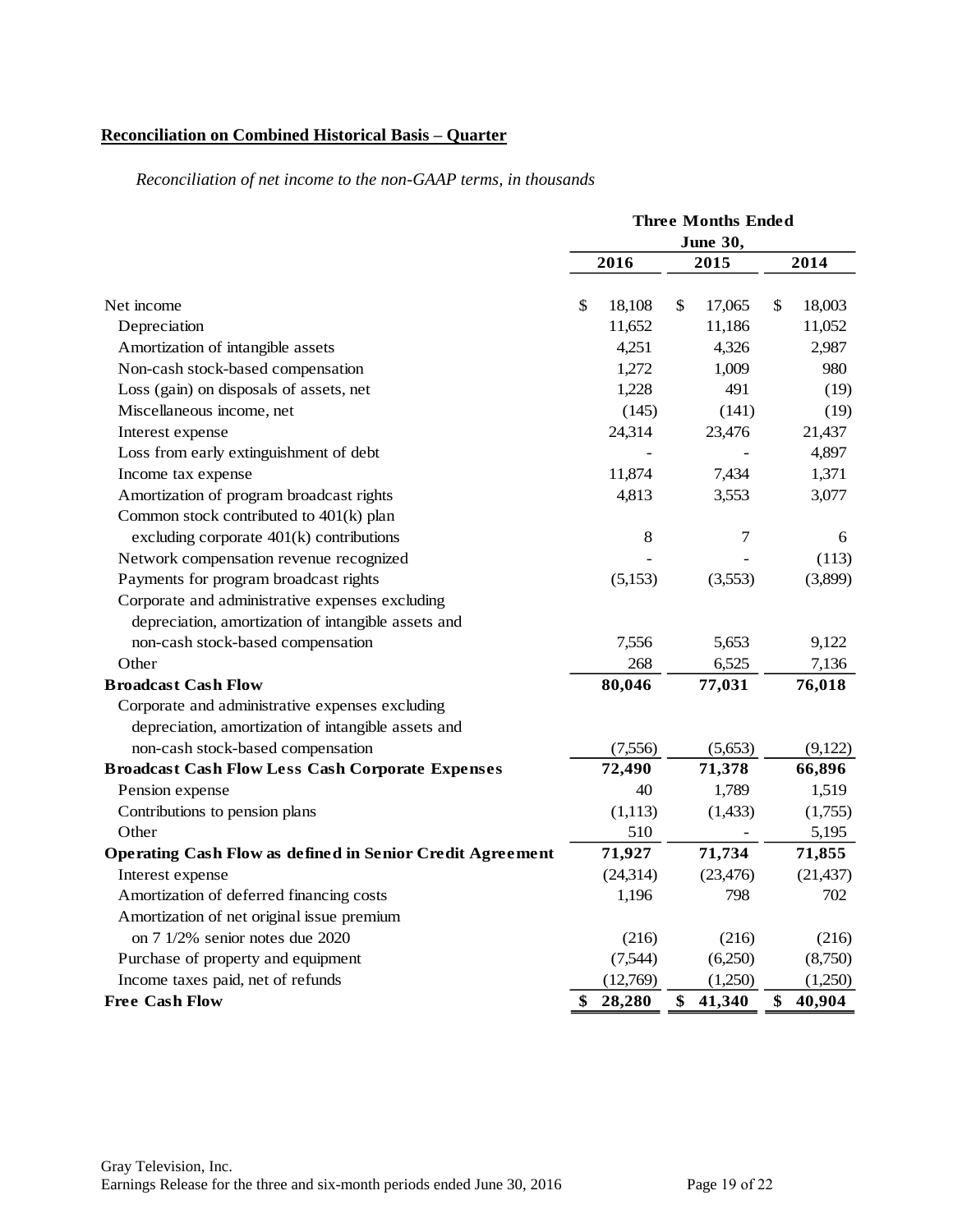# **Reconciliation on Combined Historical Basis – Year to Date**

|                                                                  | <b>Six Months Ended</b> |           |      |          |      |           |
|------------------------------------------------------------------|-------------------------|-----------|------|----------|------|-----------|
|                                                                  | <b>June 30,</b>         |           |      |          |      |           |
|                                                                  |                         | 2016      | 2015 |          | 2014 |           |
| Net income                                                       | \$                      | 24,922    | \$   | 24,159   | \$   | 29,030    |
| Depreciation                                                     |                         | 23,489    |      | 22,597   |      | 21,934    |
| Amortization of intangible assets                                |                         | 8,972     |      | 8,822    |      | 4,910     |
| Non-cash stock-based compensation                                |                         | 2,556     |      | 2,002    |      | 3,051     |
| (Gain) loss on disposals of assets, net                          |                         | (204)     |      | 526      |      | (32)      |
| Miscellaneous income, net                                        |                         | (741)     |      | (173)    |      | (27)      |
| Interest expense                                                 |                         | 47,903    |      | 46,793   |      | 44,647    |
| Loss from early extinguishment of debt                           |                         |           |      |          |      | 4,897     |
| Income tax expense                                               |                         | 18,127    |      | 10,856   |      | 1,477     |
| Amortization of program broadcast rights                         |                         | 9,209     |      | 7,160    |      | 5,990     |
| Common stock contributed to 401(k) plan                          |                         |           |      |          |      |           |
| excluding corporate $401(k)$ contributions                       |                         | 14        |      | 13       |      | 12        |
| Network compensation revenue recognized                          |                         |           |      |          |      | (221)     |
| Payments for program broadcast rights                            |                         | (9,130)   |      | (7,141)  |      | (7, 722)  |
| Corporate and administrative expenses excluding                  |                         |           |      |          |      |           |
| depreciation, amortization of intangible assets and              |                         |           |      |          |      |           |
| non-cash stock-based compensation                                |                         | 22,264    |      | 11,750   |      | 14,268    |
| Other                                                            |                         | 2,759     |      | 13,003   |      | 11,657    |
| <b>Broadcast Cash Flow</b>                                       |                         | 150,140   |      | 140,367  |      | 133,871   |
| Corporate and administrative expenses excluding                  |                         |           |      |          |      |           |
| depreciation, amortization of intangible assets and              |                         |           |      |          |      |           |
| non-cash stock-based compensation                                |                         | (22, 264) |      | (11,750) |      | (14,268)  |
| <b>Broadcast Cash Flow Less Cash Corporate Expenses</b>          |                         | 127,876   |      | 128,617  |      | 119,603   |
| Pension expense                                                  |                         | 80        |      | 4,190    |      | 3,092     |
| Contributions to pension plans                                   |                         | (1,633)   |      | (1, 433) |      | (2,717)   |
| Other                                                            |                         | 7,245     |      |          |      | 5,195     |
| <b>Operating Cash Flow as defined in Senior Credit Agreement</b> |                         | 133,568   |      | 131,374  |      | 125,173   |
| Interest expense                                                 |                         | (47,903)  |      | (46,793) |      | (44, 647) |
| Amortization of deferred financing costs                         |                         | 2,267     |      | 1,597    |      | 1,394     |
| Amortization of net original issue premium                       |                         |           |      |          |      |           |
| on 7 1/2% senior notes due 2020                                  |                         | (432)     |      | (432)    |      | (432)     |
| Purchase of property and equipment                               |                         | (13, 475) |      | (12,500) |      | (17,500)  |
| Income taxes paid, net of refunds                                |                         | (14,019)  |      | (2,500)  |      | (2,500)   |
| <b>Free Cash Flow</b>                                            | \$                      | 60,006    | \$   | 70,746   | \$   | 61,488    |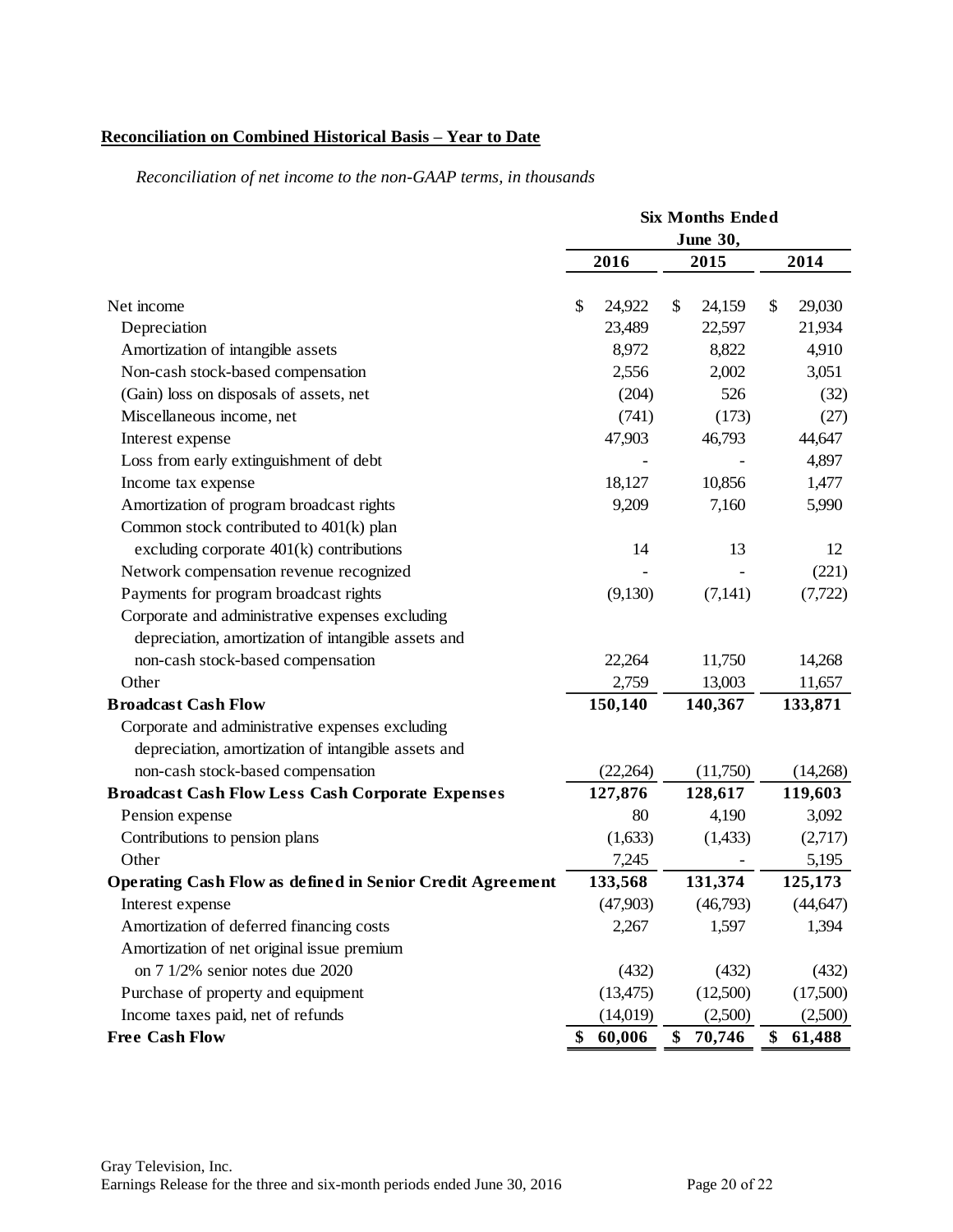# **Reconciliation of Total Leverage Ratio, Net of All Cash**

| <b>Combined Historical Basis Operating Cash Flow</b>                       | <b>Eight Quarters Ended</b> |               |
|----------------------------------------------------------------------------|-----------------------------|---------------|
| as defined in the Senior Credit Agreement:                                 |                             | June 30, 2016 |
| Net income                                                                 | \$                          | 148,423       |
| Depreciation                                                               |                             | 91,589        |
| Amortization of intangible assets                                          |                             | 38,151        |
| Non-cash stock-based compensation                                          |                             | 8,537         |
| (Gain) loss on disposals of assets, net                                    |                             | 1,461         |
| Miscellaneous income, net                                                  |                             | (1,002)       |
| Interest expense                                                           |                             | 191,226       |
| Loss from early extinguishment of debt                                     |                             | 189           |
| Income tax expense                                                         |                             | 69,125        |
| Amortization of program broadcast rights                                   |                             | 31,183        |
| Common stock contributed to 401(k) plan                                    |                             |               |
| excluding corporate 401(k) contributions                                   |                             | 53            |
| Network compensation revenue recognized                                    |                             | (235)         |
| Payments for program broadcast rights                                      |                             | (31, 137)     |
| Corporate and administrative expenses excluding depreciation, amortization |                             |               |
| of intangible assets and non-cash stock-based compensation                 |                             | 64,890        |
| Other                                                                      |                             | 33,906        |
| <b>Broadcast Cash Flow</b>                                                 |                             | 646,359       |
| Corporate and administrative expenses excluding                            |                             |               |
| depreciation, amortization of intangible assets and                        |                             |               |
| non-cash stock-based compensation                                          |                             | (64,890)      |
| <b>Broadcast Cash Flow Less Cash Corporate Expenses</b>                    |                             | 581,469       |
| Pension expense                                                            |                             | 7,321         |
| Contributions to pension plans                                             |                             | (11, 107)     |
| Other                                                                      |                             | 14,714        |
| <b>Operating Cash Flow as defined in Senior Credit Agreement</b>           | \$                          | 592,397       |
| <b>Operating Cash Flow as defined in Senior Credit</b>                     |                             |               |
| Agreement, divided by two                                                  | S                           | 296,199       |
|                                                                            |                             | June 30, 2016 |
| <b>Adjusted Total Indebtedness:</b>                                        |                             |               |
| Long term debt                                                             | \$                          | 1,705,361     |
| Capital leases and other debt                                              |                             | 644           |
| Total deferred financing costs, net                                        |                             | 29,745        |
| Premium on subordinated debt, net                                          |                             | (3,668)       |
| Cash                                                                       |                             | (176, 345)    |
| Adjusted Total Indebtedness, Net of All Cash                               | \$                          | 1,555,737     |
| <b>Total Leverage Ratio, Net of All Cash</b>                               |                             | 5.25          |